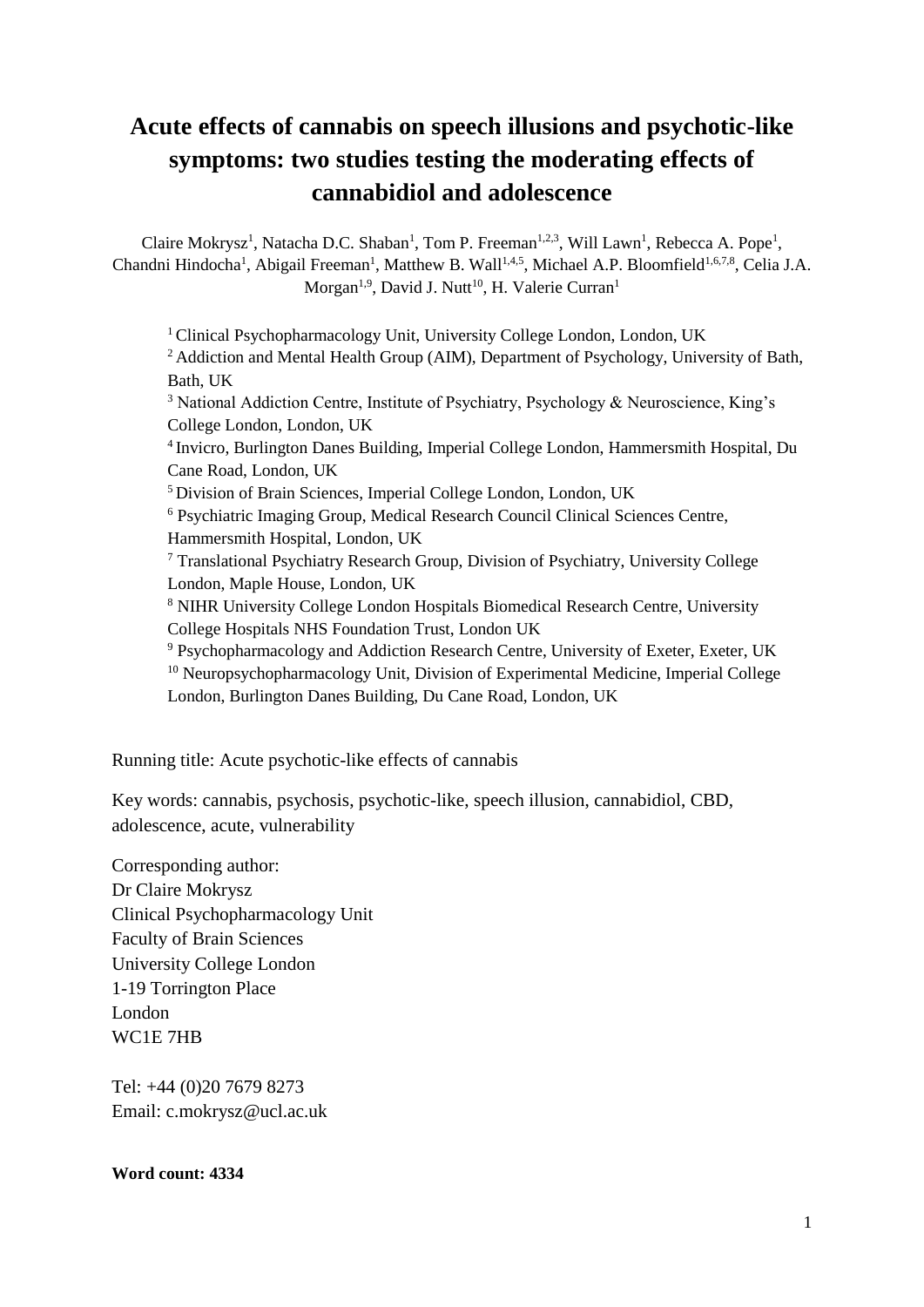## **Abstract**

Background: Acute cannabis administration can produce transient psychotic-like effects in healthy individuals. However, the mechanisms through which this occurs and which factors predict vulnerability remain unclear. We investigate whether cannabis inhalation leads to psychotic-like symptoms and speech illusion; and whether cannabidiol (CBD) blunts such effects (study 1) and adolescence heightens such effects (study 2).

Methods: Two double-blind placebo-controlled studies, assessing speech illusion in a white noise task, and psychotic-like symptoms on the Psychotomimetic States Inventory (PSI). Study 1 compared effects of Cann-CBD (cannabis containing Δ-9-tetrahydrocannabinol (THC) and negligible levels of CBD) with Cann+CBD (cannabis containing THC and CBD) in 17 adults. Study 2 compared effects of Cann-CBD in 20 adolescents and 20 adults. All participants were healthy individuals who currently used cannabis.

Results: In study 1, relative to placebo both Cann-CBD and Cann+CBD increased PSI scores but not speech illusion. No differences between Cann-CBD and Cann+CBD emerged. In study 2, relative to placebo Cann-CBD increased PSI scores and incidence of speech illusion, with the odds of experiencing speech illusion 3.1 (95% CIs: 1.3, 7.2) times higher after Cann-CBD. No age group differences were found for speech illusion, but adults showed heightened effects on the PSI.

Conclusions: Inhalation of cannabis reliably increases psychotic-like symptoms in healthy cannabis users, and may increase incidence of speech illusion. CBD did not influence psychotic-like effects of cannabis. Adolescents may be less vulnerable to acute psychotic-like effects of cannabis than adults.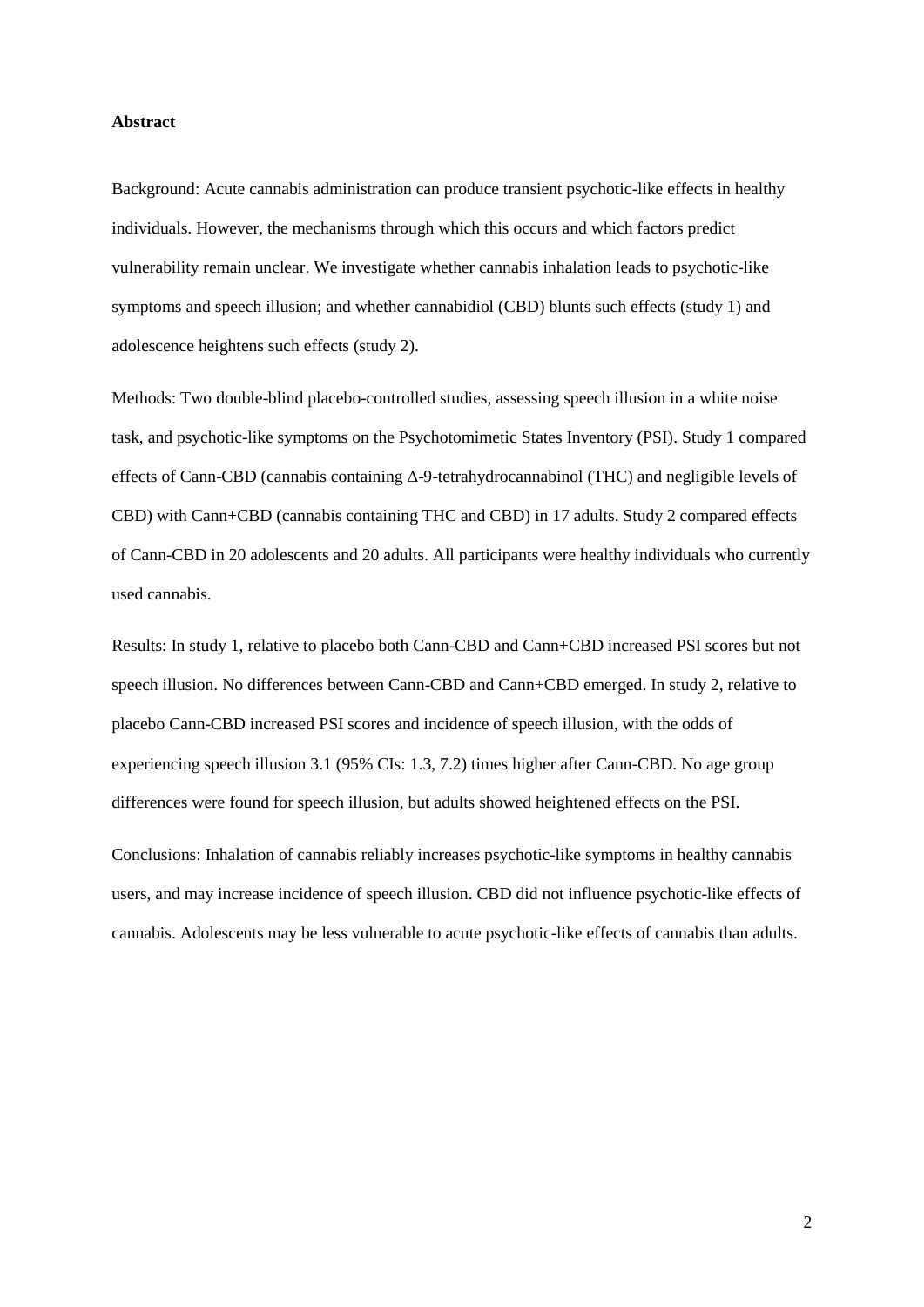# **Financial Support**

Study 1 was funded by Drug Science, Channel 4 Television and the Beckley Foundation. Study 2 was funded by an MRC Studentship awarded to the first author.

# **Conflicts of interest**

None

# **Ethical standards**

The authors assert that all procedures contributing to this work comply with the ethical standards of the relevant national and institutional committees on human experimentation and with the Helsinki Declaration of 1975, as revised in 2008.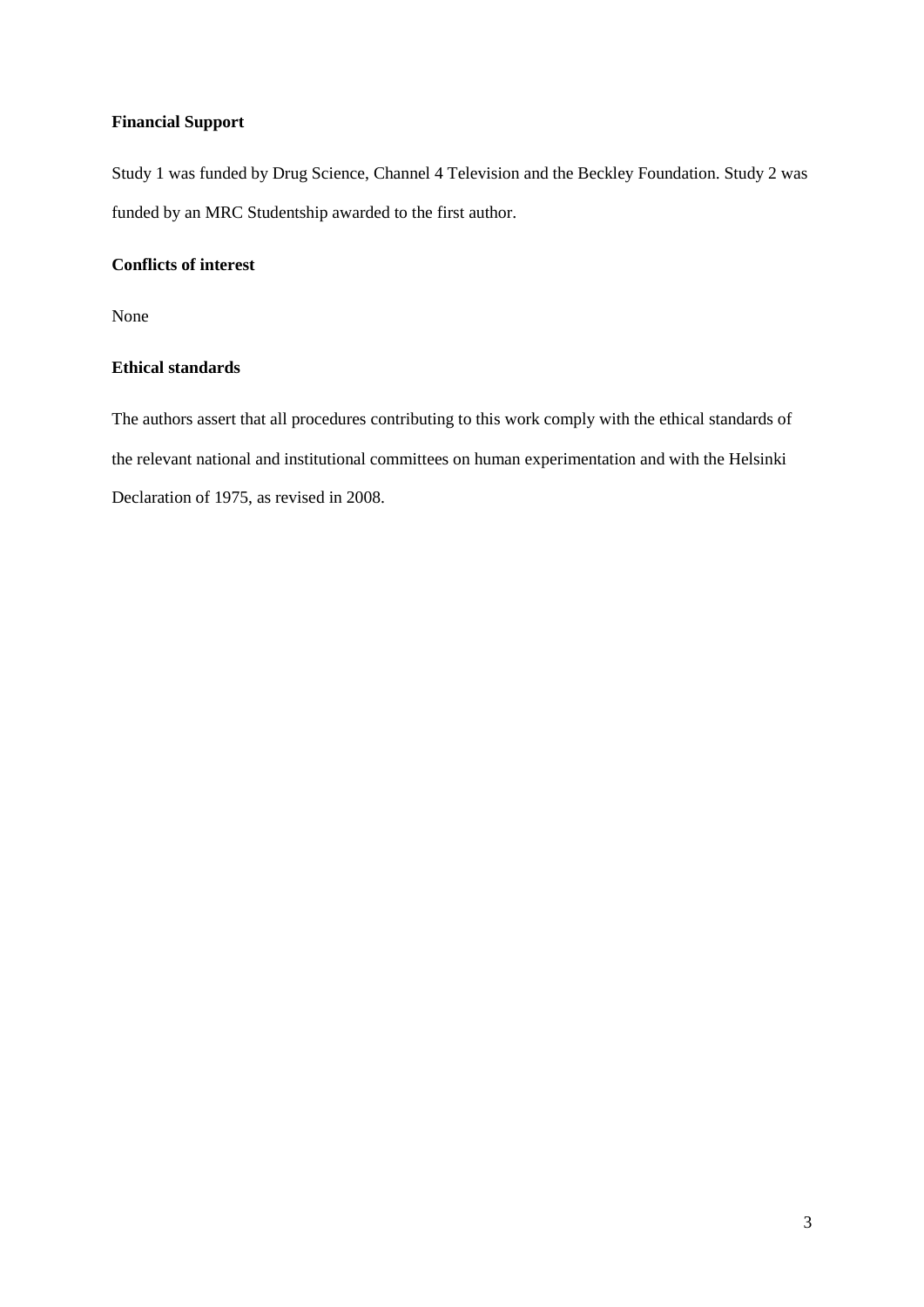#### **Introduction**

Acute administration of cannabis or Δ-9-tetrahydrocannabinol (THC) can produce transient psychoticlike effects in occasional and frequent cannabis users, and in patients with schizophrenia (D'Souza et al., 2004; D'Souza et al., 2005; Morgan, Schafer, Freeman, & Curran, 2010; Morrison et al., 2009). Previous work has also shown that THC leads to altered binocular depth inversion (Leweke, Schneider, Thies, Münte, & Emrich, 1999), a visual illusion shown to be impaired in patients with psychosis (Schmeider, Leweke, Sternemann, Emrich, & Weber, 1996), but whether cannabis leads to auditory speech illusion is unknown.

The white noise (WN) task was developed by Galdos and colleagues to investigate the experience of speech illusion in patients with psychosis (Galdos et al., 2011). The task aims to provoke the experience of hearing speech in neutral random auditory signals (white noise), in the absence of actual speech (i.e. speech illusion). Higher incidence of speech illusion has been found in patients with schizophrenia (Catalan et al., 2014; Galdos et al., 2011) and those with familial-vulnerability (Galdos et al., 2011). Speech illusion was also associated with positive psychotic symptoms in patients (Catalan et al., 2014) and children (Rimvall et al., 2016) but not a non-clinical adult sample (Schepers, van Os, & Lousberg, 2019), and may (Galdos et al., 2011) or may not (Catalan et al., 2014) be related to positive schizotypy in non-clinical populations.

The mechanisms through which acute psychotic-like effects of cannabis occur and which factors predict vulnerability remain unclear. Two factors which may influence psychotic-like effects are cannabidiol (CBD) and adolescence. A recent systematic review of controlled cannabinoid administration studies found evidence that CBD moderates effects of THC across a broad range of outcomes (A. M. Freeman et al., 2019), however there are contrasting results to date regarding whether CBD has a protective role specifically against psychotic-like symptoms. Englund et al (2013) demonstrated an oral dose of CBD prior to intravenous THC reduced the incidence of clinically significant increases in psychotic-like symptoms (Englund et al., 2013). Moreover, Leweke and colleagues found oral CBD somewhat reduced effects of nabilone (a synthetic THC analogue) on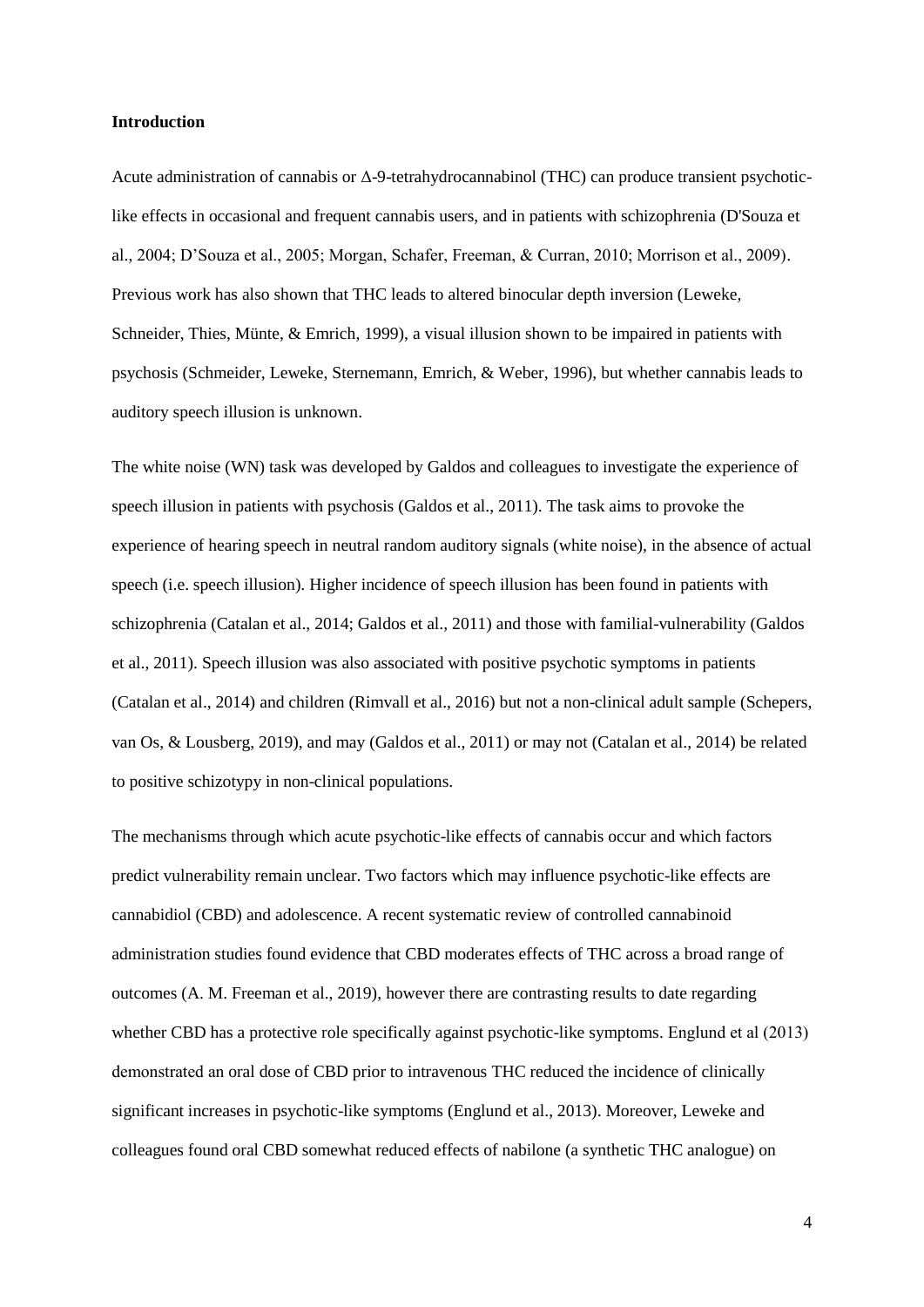binocular depth inversion (Leweke, Schneider, Radwan, Schmidt, & Emrich, 2000). In contrast, no effect of CBD on psychotic-like effects was found when inhaled via a vaporiser with THC (Morgan et al., 2018). Further, in a naturalistic study in which participants smoked their own cannabis, Morgan and colleagues found no association between CBD content of the cannabis and psychotic-like effects (Morgan et al., 2010). There is also evidence to suggest CBD may be protective against negative effects of cannabis in the long-term, for instance cannabis users with traces of CBD in their hair (indicating use of cannabis containing CBD) were found to have lower off-drug psychotic-like symptoms relative to those without traces (Morgan & Curran, 2008; Morgan et al., 2012).

While CBD may have a protective effect in the short- and long-term, younger age of cannabis use may confer heightened vulnerability to psychotic symptoms and disorder (Arseneault et al., 2002; Konings, Henquet, Maharajh, Hutchinson, & Van Os, 2008; Stefanis et al., 2004). Whether adolescents are at increased risk of acute psychotic-like effects remains unclear. A mixed picture emerges from preclinical work with some demonstrating heightened acute effects of cannabinoids on learning and recognition in adolescent rodents compared to adult (Acheson, Moore, Kuhn, Wilson, & Swartzwelder, 2011; Cha, Jones, Kuhn, Wilson, & Swartzwelder, 2007; Cha, White, Kuhn, Wilson, & Swartzwelder, 2006; Fox, Sterling, & Van Bockstaele, 2009; Schneider, Schömig, & Leweke, 2008). To our knowledge no studies have investigated acute effects of cannabinoids in adolescent animals on psychotic-related behaviour, such as prepulse inhibition, and chronic administration studies have had very mixed results (Rubino & Parolaro, 2016). Previously we reported blunted acute psychotic-like effects in adolescents (in the same sample as described in study 2 below), but whether acute effects on speech illusion are moderated by younger age has not been reported.

In the present paper we describe two studies, in which we test the hypothesis of whether cannabis increases incidence of speech illusion, in healthy individuals who use cannabis. Additionally, the studies individually investigate whether two factors – CBD and adolescence – influence the acute psychotic-like and speech illusion effects of cannabis: Study 1 additionally investigates the hypothesis that higher levels of CBD in cannabis can offset the psychotic-like and speech illusion effects of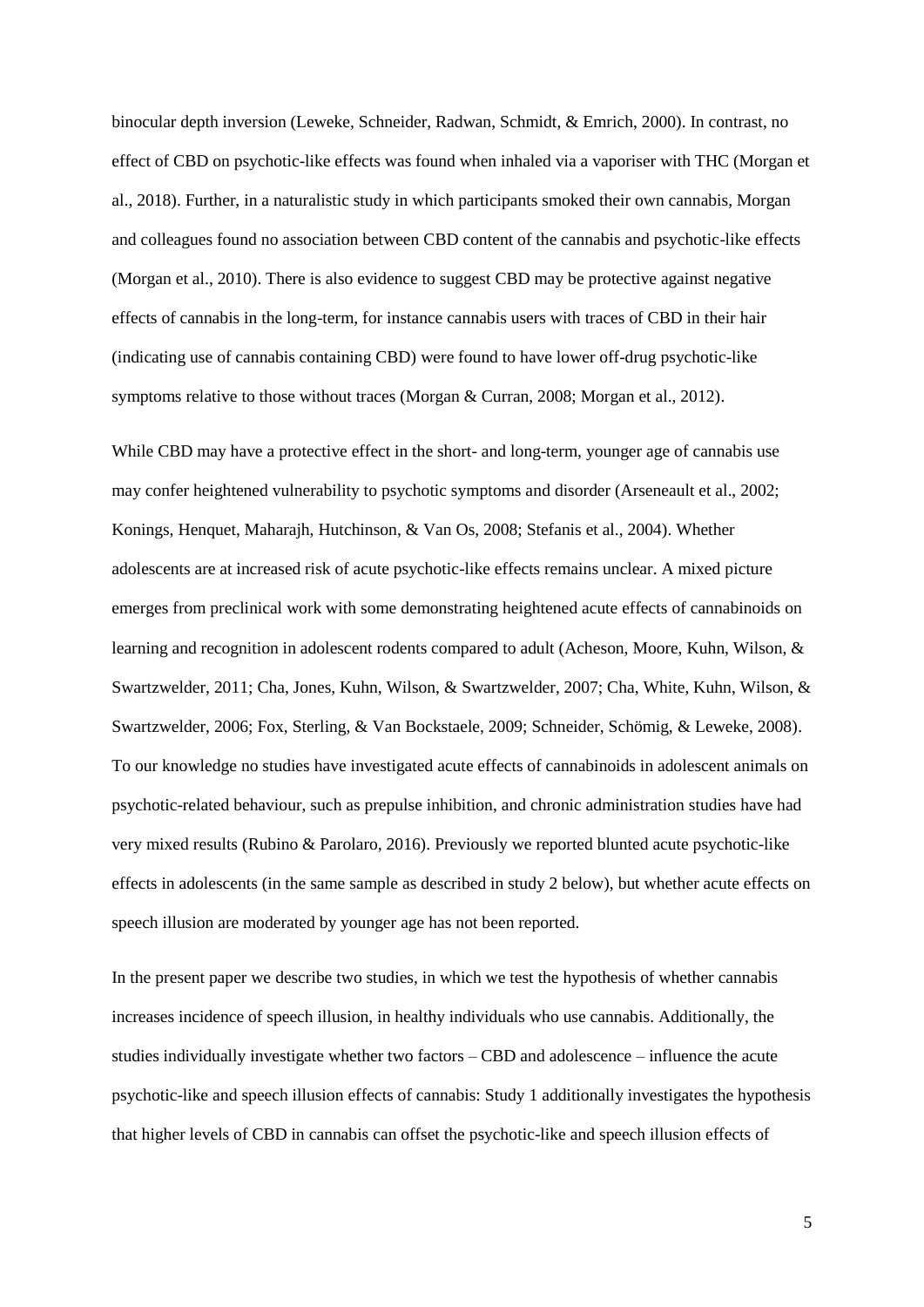cannabis; Study 2 additionally investigates the hypothesis that adolescents are more vulnerable to the psychotic-like and speech illusion effects of cannabis than adults.

# **Methods**

## **Study 1**

#### *Design and Participants*

A within-subjects, double-blind, cross-over design was used to compare acute effects of: i) cannabis with high levels of THC and negligible levels of CBD (Cann-CBD), ii) cannabis with high levels of THC and high levels of CBD (Cann+CBD), and iii) placebo cannabis, on adult cannabis users. Drug order was randomised within gender (for further details see (Lawn et al., 2016)).

We recruited adult cannabis users through word-of-mouth. The following inclusion criteria were assessed at telephone screening: aged between 18 and 70 years; current cannabis use 3 days/week or fewer; have smoked cannabis 4 or more times in the past year; alcohol use on fewer than 5 days per week; no other illicit drug use more than 2 times per month, no current or history of psychosis; no MRI contraindications, right handed (for additional fMRI assessments). Participants were asked to remain abstinent from all drugs including alcohol (but not cigarettes) for 24 hours before each testing session.

The study was approved by UCL Research Ethics Committee. All participants provided written informed consent. Participants were reimbursed for their time (£7.50 per hour).

#### *Drug administration*

Medicinal-grade cannabis (Bedrobinol®, THC 12.0% CBD <0.1%; Bediol®; THC 6% CBD 7.5%) and placebo (THC  $\langle 0.3\% \text{ CBD} \langle 1\% \rangle$ ) cannabis were administered. Active and placebo cannabis types contained terpenes, providing the distinctive taste and smell of cannabis, and active types may contain low levels of other cannabinoids. On each session participants received one of the following: (1) Cann-CBD: 66.7mg of Bedrobinol® plus 66.7mg of placebo (equivalent to approximately 8.0mg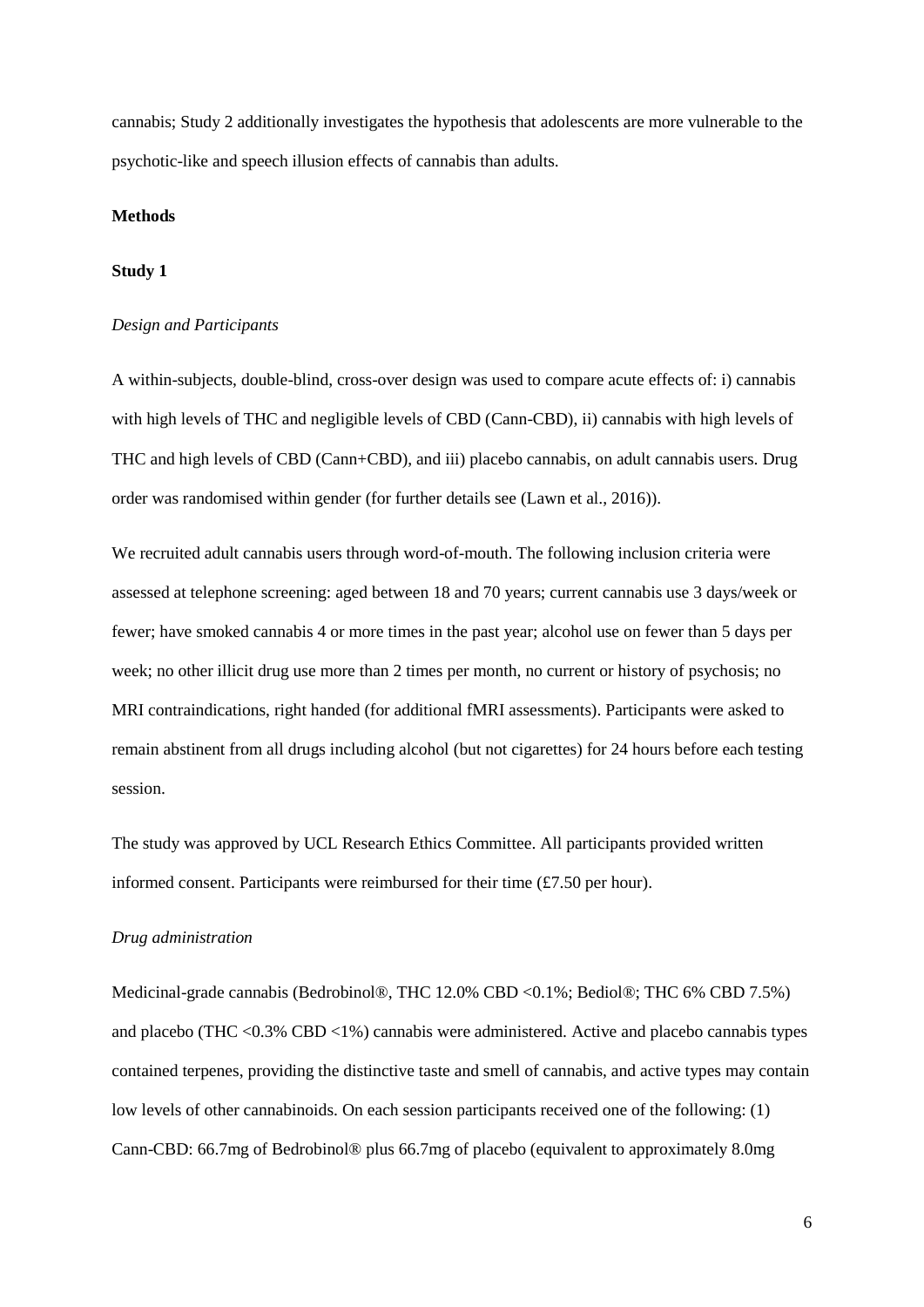THC and 0.0mg CBD); (2) Cann+CBD: 133.4mg of Bediol® (approximately 8.0mg THC and 10.0mg CBD); (3) Placebo: 134.4mg placebo; followed by a 50% top-up dose (for Cann-CBD the top-up was equivalent to 4.0mg THC and 0.0mg; for Cann+CBD the top-up was equivalent to 4.0mg THC and 5.0mg CBD), approximately 120 minutes later. The top-dose was provided due to the long duration of the session, so as to maintain steady drug and intoxication levels throughout. The THC dose corresponds to that contained in a quarter of a typical UK joint (T. P. Freeman et al., 2014). Doses were chosen according to previous vaporized THC/CBD studies (Bossong et al., 2009; Hindocha et al., 2015), consideration of the typical 1:1 ratio of THC:CBD seen in UK hash (Hardwick & King, 2008), and product potencies available from Bedrocan®. As reported elsewhere, active drug administration resulted in reliable increases in participant ratings of feeling "stoned", with no difference between Cann-CBD and Cann+CBD conditions, and no difference between ratings provided immediately following the initial dose and those provided immediately following the top-up dose (Lawn et al., 2016).

The drug was administered via Volcano Medic vaporiser (Storz and Bickel GmbH & Co., Germany), operating at 210°C, according to a previously described protocol of dosing and drug administration (Lawn et al., 2016).

## *Measures*

## Demographics

Age in years and gender were self-reported at screening.

# Baseline questionnaires

Depression and anxiety were assessed with the Beck Depression Inventory (BDI-II) (Beck, Steer, & Brown, 1996) and Beck Anxiety Inventory (BAI) (Beck, Epstein, Brown, & Steer, 1988). Schizotypy was assessed with the Schizotypal Personality Questionnaire (SPQ) (Raine, 1991) (Vollema & Hoijtink, 2000).

# Cannabis use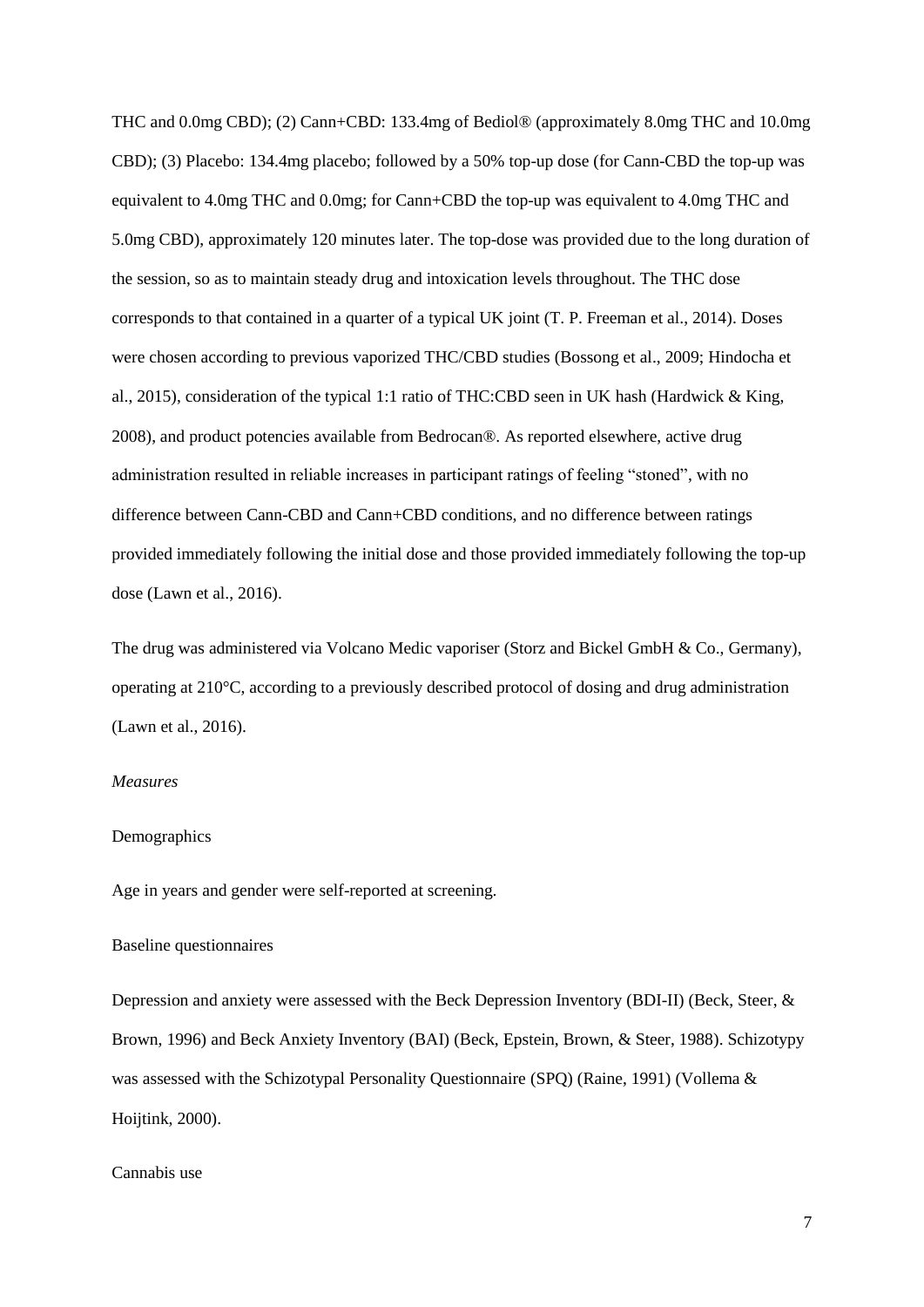A structured interview recorded: lifetime use (yes/no); time since last use (days); duration of use (years); frequency (days/month). Instant urine drug screens assessed for presence of THC, as an indicator of recent cannabis use.

Psychotic-like symptoms

Participants completed the Psychotomimetic States Inventory (PSI), a self-report questionnaire sensitive to the acute psychotic-like effects of cannabis (Mason, Morgan, Stefanovic, & Curran, 2008).

#### White Noise task

The White Noise (WN) task provokes the experience of hearing speech in white noise in the absence of actual speech (i.e. provokes speech illusion).

The task was delivered via E-prime 1.1. (Psychology Software Tools, Pittsburgh, Pennsylvania), and was kindly provided by Galdos and colleagues (Galdos et al., 2011).

Participants were presented (via headphones) with one of three auditory stimuli types, sequentially in a randomised order. Stimuli were fragments of either:

- white noise (WN) only;
- white noise plus clearly audible speech (WN simultaneously overlaid with clear speech);
- white noise plus barely audible speech (WN simultaneously overlaid with barely audible speech).

There were 25 trials for each of the stimuli, resulting in a total of 75 trials. Following each fragment participants indicated their opinion about what they just heard, selecting one of the following responses reflecting whether they heard speech or not and whether the speech had positive, negative or neutral emotional valence (numbers refer to required keyboard response); 1= "I heard something positive",  $2=$  "I heard something negative",  $3=$  "I heard something neutral",  $4=$  "I heard nothing",  $5=$ "Don't know". Reminders of the response options and associated statements appeared on screen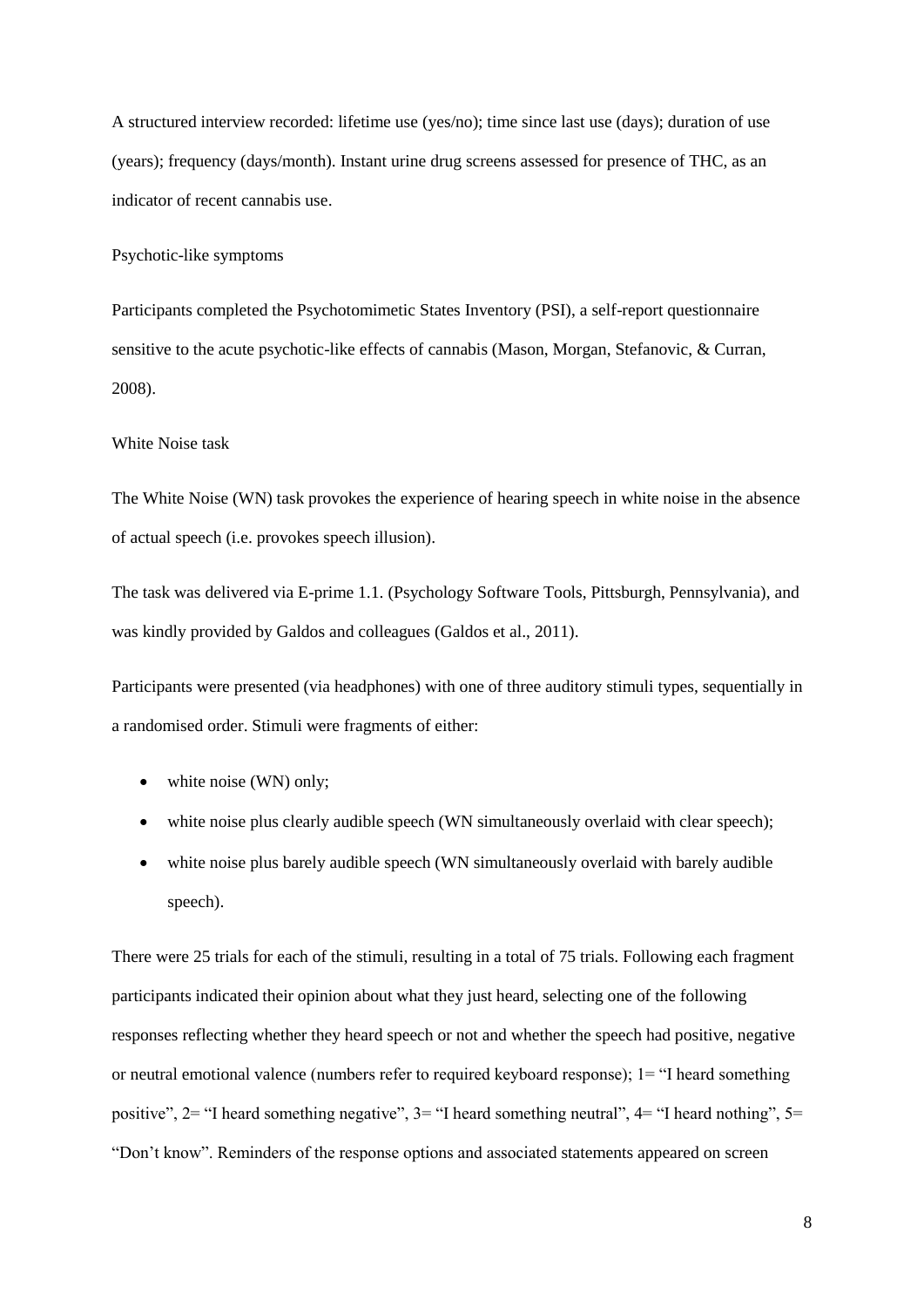following each clip, until the participant responded (no time limit). The incidence of reporting speech heard (i.e. keyboard response 1, 2 or 3) on the white noise only trials was the key variable of interest. Responses on trials containing white noise plus clearly or barely audible speech were presented only to create an expectancy of hearing speech, aiming to increase the likelihood of hearing speech on white noise only trials. The original fragments from (Galdos et al., 2011) were shortened to a duration of 1 second, with the aim of increasing uncertainty in the task and thus increasing the base-rate of experiencing speech illusion.

#### *Procedure*

Following screening participants attended a baseline session during which they provided informed consent, completed baseline measures, and drug histories.

Participants then completed three test sessions separated by at least seven days. Participants first provided a urine sample for instant drug screen and for females a pregnancy test. Cann-CBD, Cann+CBD or placebo was then administered. Participants next completed an MRI scanning session for 1 hour (findings reported elsewhere (T. P. Freeman et al., 2017; Lawn et al., 2016)), followed by a top-up drug administration. Participants then completed the White Noise task and PSI. Subjective intoxication ratings for 'Stoned' were collected throughout the test sessions, with data reported elsewhere (Lawn et al., 2016).

## **Study 2**

# *Design and Participants*

A mixed within- and between-subjects, double-blind, cross-over design was used to compare acute effects of Cann-CBD and placebo cannabis in adult and adolescent cannabis users. Drug order was randomised within each age group.

We recruited 20 adolescent (aged 16–17 years) and 20 adult (24–28 years) male cannabis users, via local and online (social media) advertising and word-of-mouth. The following inclusion criteria were assessed at telephone screening: male sex; current cannabis use between 1 and 3 days per week; at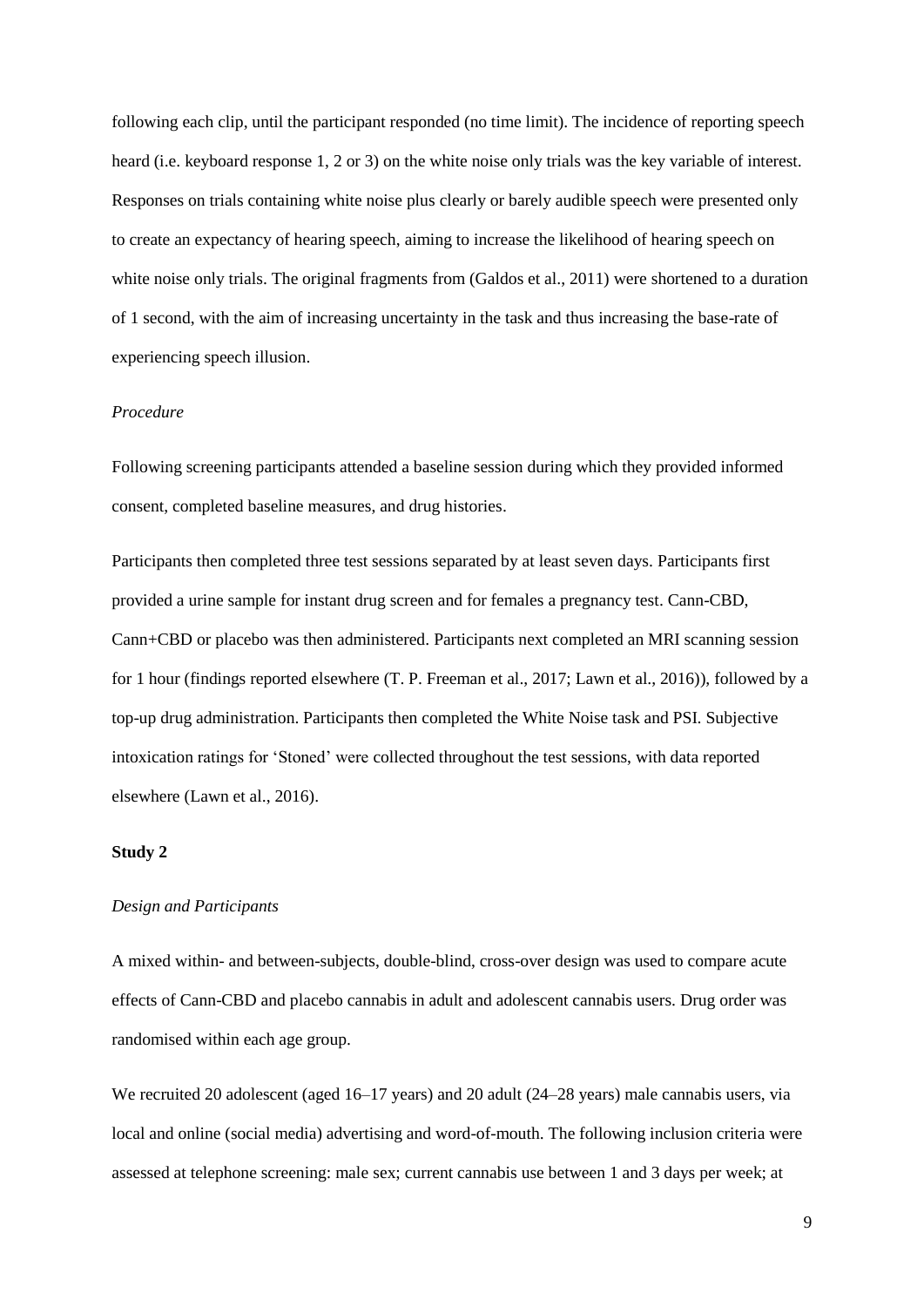least 6 months of regular (at least once per week) cannabis use; no extended period (>1 month) of daily use; no other illicit drug was used more than twice per month; no current mental health problem or history (personal or immediate family) of psychosis-related disorders; healthy-range body mass index and blood pressure (BP). Participants were asked to remain abstinent from all drugs including alcohol but not cigarettes for 24 h before each testing session.

The study was approved by UCL Research Ethics Committee. All participants provided written informed consent. Participants were reimbursed for their time (£7.50 per hour).

## *Drug administration*

Medicinal-grade cannabis (Bedrobinol®; THC 12.0% CBD <0.1%) and placebo (THC <0.3% CBD  $\langle 1\% \rangle$  cannabis were administered. As detailed elsewhere (Mokrysz, Freeman, Korkki, Griffiths, & Curran, 2016), on each session participants received either (1) Cann-CBD: 0.89 mg/kg of Bedrobinol® (equivalent to approximately 8.0mg THC and 0.0mg CBD for an individual weighing 75kg); or (2) Placebo: 66.7mg of placebo. No top-up dose was administered in study 2, due to a shorter overall testing session. THC dose was chosen to correspond with that of study 1, though weight-adjusted due to expected age group differences in body weight.

Drug was administered via Volcano Medic vaporiser (Storz and Bickel GmbH & Co., Germany), operating at 210°C, according to a similar protocol to study 1 and which is previously described (Mokrysz et al., 2016).

# *Measures*

All measures were the same as for study 1, though additionally participants were weighed at baseline as cannabis dose was weight-adjusted. PSI data from this sample have been previously published elsewhere (Mokrysz et al., 2016), but are presented again here for consistency with study 1.

# *Procedure*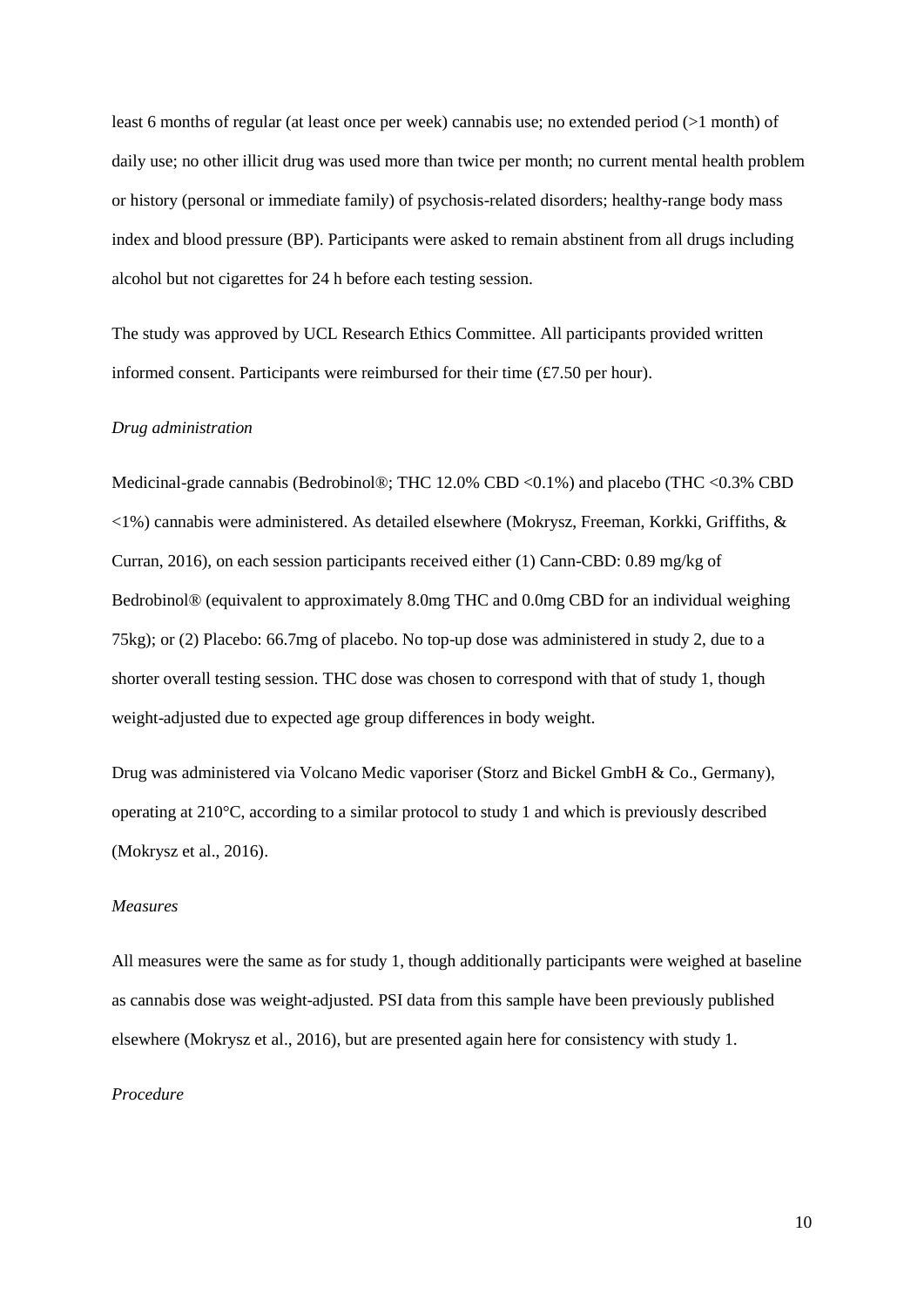Following screening participants attended a baseline session during which they provided informed consent, completed baseline measures, and drug histories.

Participants then completed two test sessions separated by at least seven days. Participants first provided a urine sample for instant drug screen. Cann-CBD or placebo was then administered. A task battery was then completed, including the White Noise task and PSI. Subjective intoxication ratings for 'Stoned' were also collected throughout the test sessions, with data reported elsewhere (Mokrysz et al., 2016)

## **Statistical Analysis**

All analyses were conducted with SPSS 24.0. Outliers and normality were assessed via diagnostic plots for all analyses.

# *White Noise*

Generalised estimating equation (GEE) models were used to assess the odds of experiencing speech illusion after placebo and cannabis. The dichotomous outcome was speech illusion (did or did not experience speech illusion), modelled using a binary logistic distribution. We used an unstructured working correlation matrix. Following previous work, a participant was defined as experiencing speech illusion if they reported hearing speech on at least two out of 25 white noise-only trials (Catalan et al., 2014; Rimvall et al., 2016). This cut-off ensured our outcome was sensitive to subtle increases in the propensity to experience speech illusion, and allows for comparison with previous work.

#### Study 1

For Study 1, the GEE model (Model 1) included the main effect of drug (placebo, Cann-CBD, Cann+CBD), with Cann-CBD as the reference category. The categories of drug were coded as placebo= 1, Cann+CBD= 2, Cann-CBD= 3.

Study 2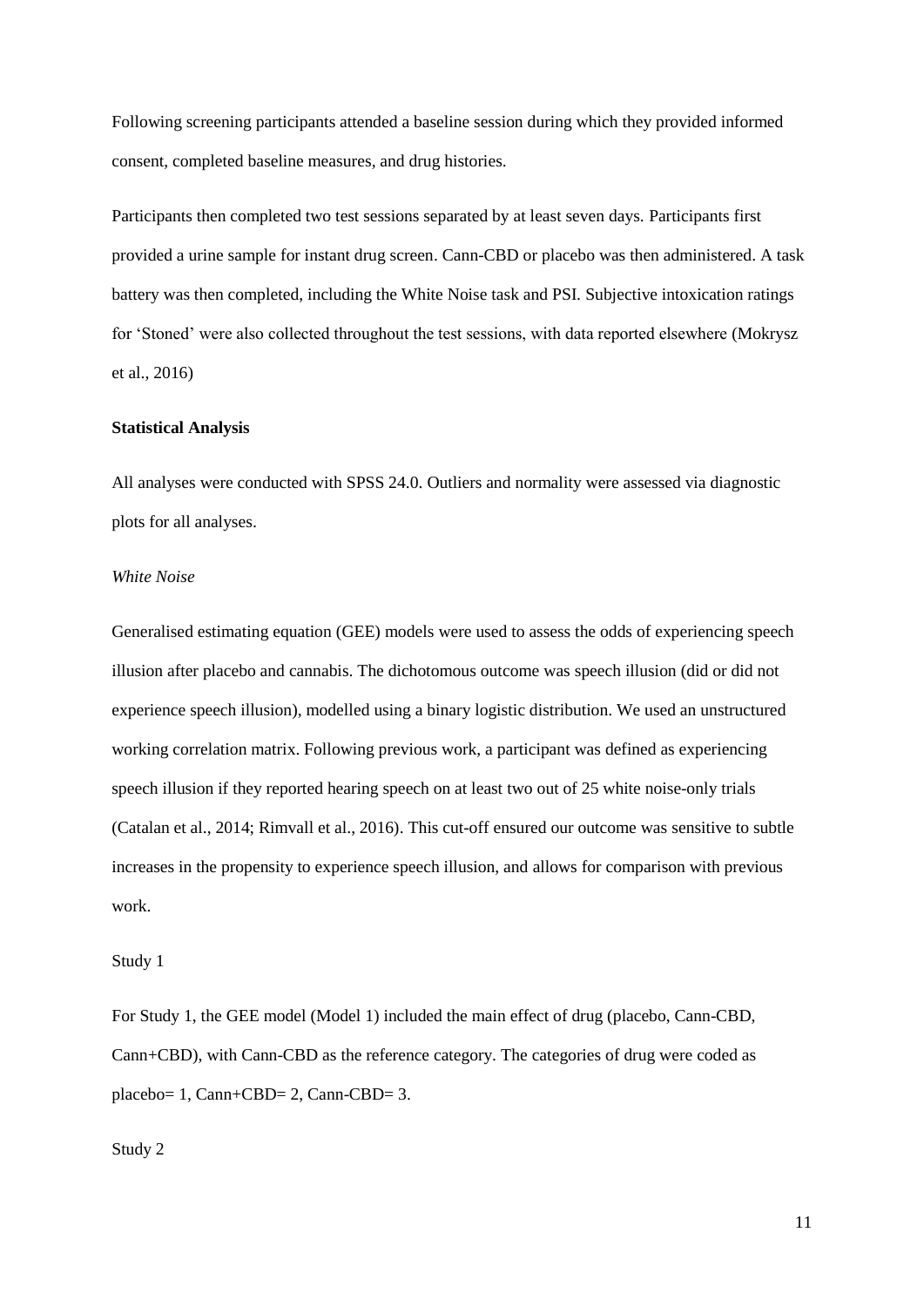For Study 2, two GEE models were tested. The initial model (Model 2a) included main effects of drug (placebo, Cann-CBD) and age group (adolescent, adult), with the reference categories of Cann-CBD and adult. The second model (Model 2b) included both main effects and the interaction of drug x group. The categories of drug were coded as placebo= 0, Cann-CBD= 1. The categories of age were coded as adolescent= 1, adult= 2.

## *Other analyses*

Repeated measures ANOVA was conducted for PSI, with the within-subjects factors of drug (for study 1: placebo, Cann-CBD, Cann+CBD; for study 2: placebo, Cann-CBD) and subscale (thought distortion, perceptual distortion, anhedonia, cognitive disorganisation, manic experience, paranoia), and for study 2 additionally the between-subjects factor of age group (adolescent, adult). For study 2, Mann-Whitney or chi-square analyses were conducted as appropriate to compare groups (adolescent, adult) on demographic and baseline measures. All interactions were explored via pairwise comparisons.

## **Results**

#### **Study 1**

Demographic and baseline data are displayed in Table 1. The 17 participants (9 female) had a median age of 24.0 years. The median duration of cannabis use was 7.5 years. Participants reported cannabis use on a median of 8.5 days per month and a median time since last use of 3.0 days, with 52.9% testing positive for THC at occasion 1.

*White Noise* (Table 2)

Incidence of speech illusion on placebo, Cann-CBD and Cann+CBD are displayed in Table 2.

Any speech illusion (Model 1)

Drug did not predict experience of speech illusion in Model 1 (p= .348). Relative to Cann-CBD, placebo did not lead to a lower odds of experiencing speech illusion (b=-0.945, SE=0.680, OR=0.389,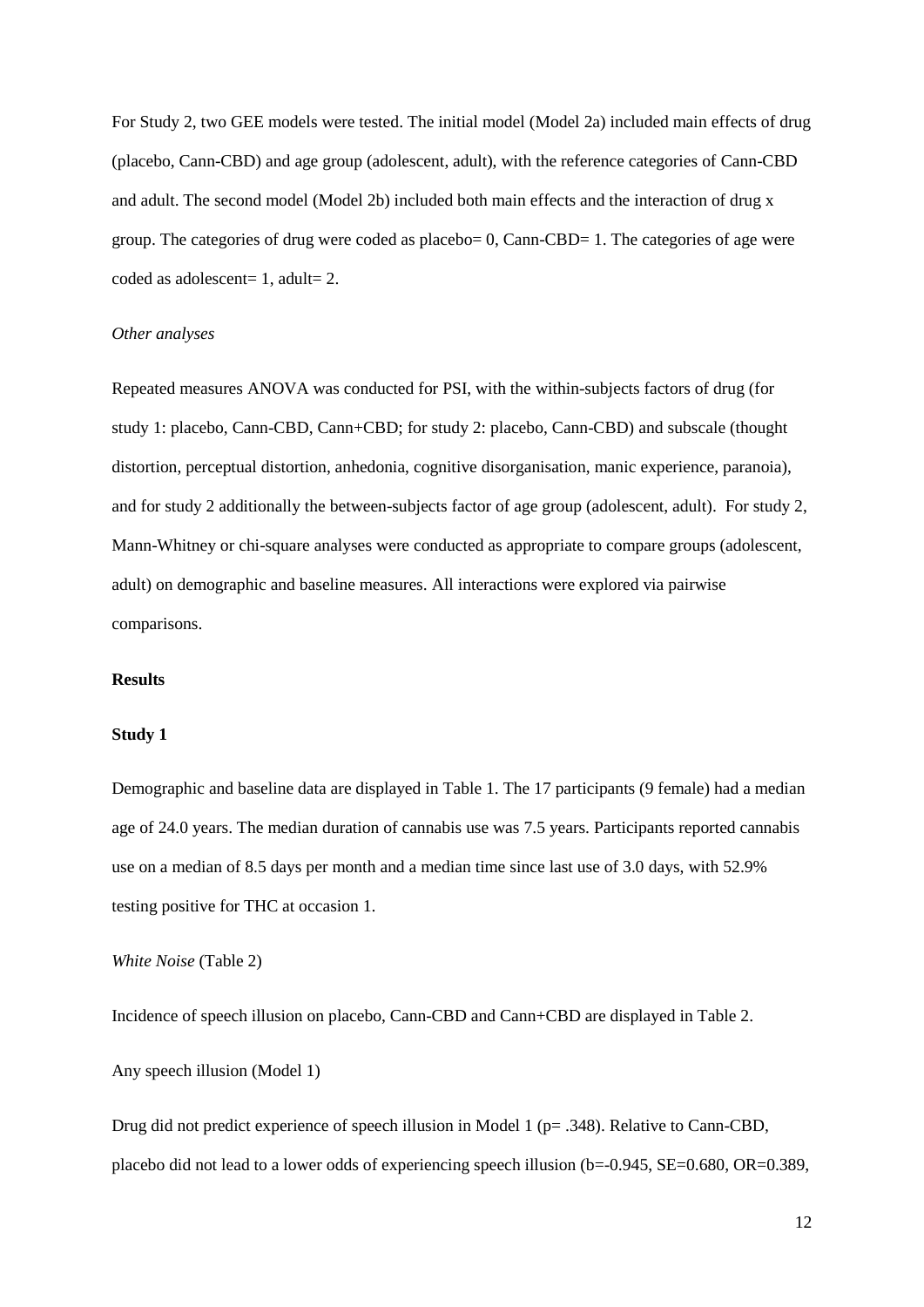p= .164, 95% CIs: 0.102, 1.473), nor did Cann+CBD (b=-0.474, SE=0.667, OR=0.622, p= .477, 95% CIs: 0.168, 2.301). Additional model details are presented in Supplementary Table S1.

# *Psychotic-like symptoms*

#### PSI (Figure 1)

There was an interaction of drug x subscale ( $F_{4,69}$ = 6.195, p< .001,  $\eta^2$ p= 0.28). Compared to placebo ratings were higher on both Cann-CBD and Cann+CBD for the subscales of thought distortion (p< .001 and p= .002), perceptual distortion (p= .001 and p= .003), cognitive disorganisation (p= .001 and  $p<.001$ ), and manic experiences ( $p=.002$  and  $p=.032$ ). There were no differences between placebo and Cann-CBD or Cann+CBD for anhedonia or paranoia (all ps≥ .107). There were no differences between Cann-CBD and Cann+CBD on any of the subscales (all ps≥ .824). There were also main effects of drug (F<sub>2,32</sub>= 15.804, p< .001,  $\eta^2 p = 0.50$ ) and subscale (F<sub>3,47</sub>= 38.757, p< .001,  $\eta^2 p = 0.71$ ).

### *Speech illusion and perceptual distortion*

To investigate whether self-rated perceptual distortion was associated with the experience of speech illusion following cannabis, we conducted a series of logistic regressions. The perceptual distortion subscale of the PSI did not predict increased odds of speech illusion following Cann-CBD (b=-0.068, SE=0.102, OR=1.070, p= .503) or Cann+CBD (b= 0.151, SE=0.127, OR=1.162, p= .236).

# **Study 2**

Demographic and baseline data are displayed in Table 3. Adolescents were younger and had lower body weight. Groups did not differ on BAI, BDI-II or SPQ. Adolescents reported cannabis use on more days per month than the adults, while the adults had been using cannabis for longer than the adolescents. Groups did not differ on time since last use or likelihood of a positive THC urine screen at baseline.

*White Noise* (Table 4)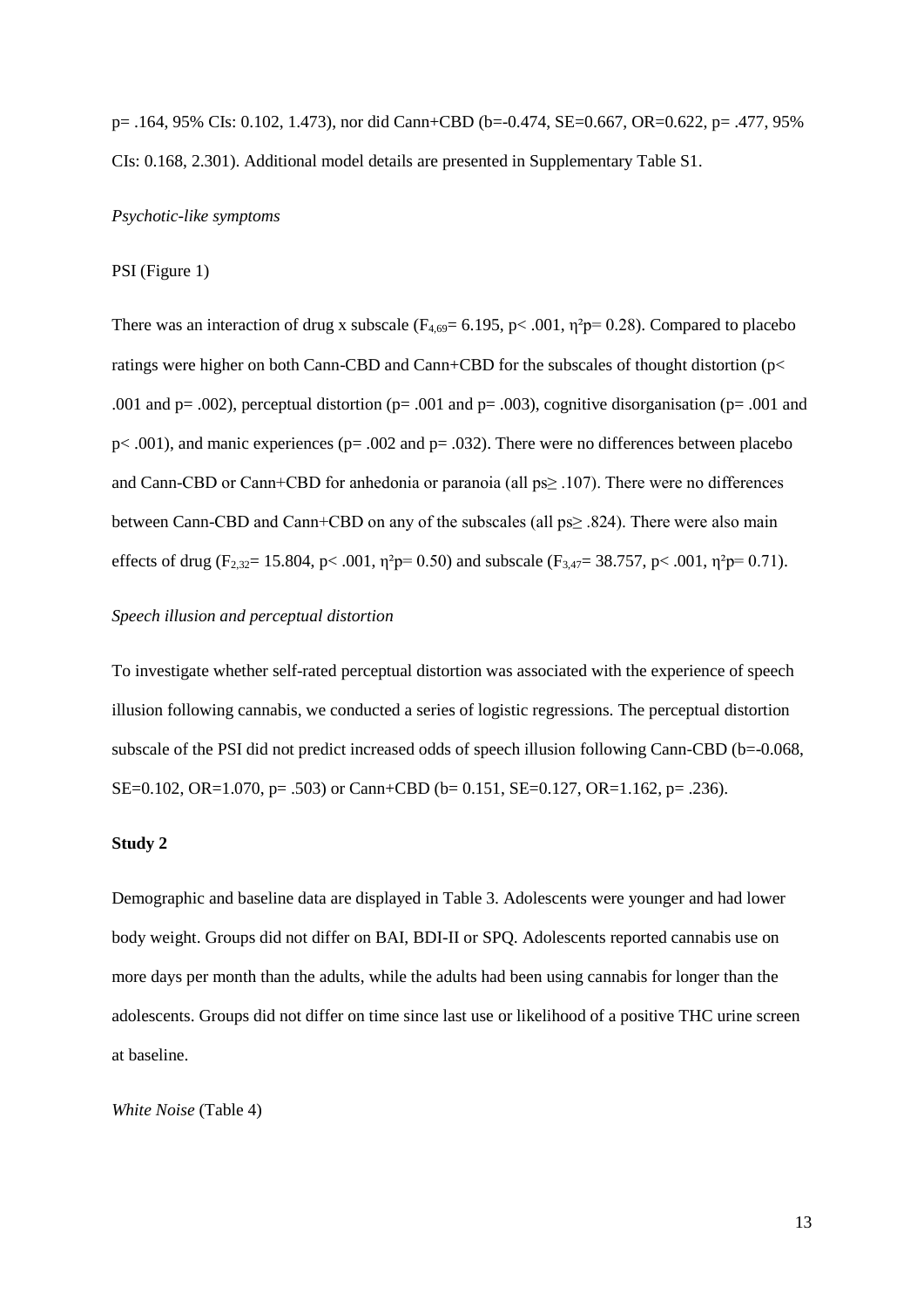Incidence of speech illusion for adolescents and adults on placebo and Cann-CBD are displayed in Table 4.

# Any speech illusion (Model 2)

Drug predicted the experience of speech illusion in Model 2a ( $p = .009$ ). Relative to Cann-CBD, placebo led to lower odds of experiencing speech illusion (b= $-1.128$ , SE= $0.433$ , OR= $0.324$ , p= .009, 95% CIs: 0.139, 0.757). This reflects a 3.1 times greater odds of experiencing speech illusion after taking Cann-CBD compared to placebo. Group did not predict experience of speech illusion in Model 2a (p= .200). Relative to adults, adolescents did not have an increased odds of experiencing speech illusion (b=0.680, SE=0.531, OR=1.975, p= .200, 95% CIs: 0.698, 5.586). There was no interaction of drug x group in Model 2b (p= .428). Additional model details are presented in Supplementary Table S2.

# *Psychotic-like symptoms*

# PSI (Figure 2)

There were interactions of drug x subscale x group ( $F_{5,190} = 6.114$ , p $\lt$  0.001,  $\eta^2$ p= 0.14), subscale x group (F<sub>5,190</sub> = 4.768, p < .001,  $\eta^2 p = 0.11$ ) and drug x subscale (F<sub>3,132</sub> = 31.762, p < .001,  $\eta^2 p = 0.46$ ). Neither group had greater thought distortion or paranoia following Cann-CBD compared to placebo (all p's $\geq$  .065, all  $\eta^2 p \leq 0.09$ ). Both groups had greater perceptual distortion, manic experience and cognitive disorganisation on Cann-CBD compared to placebo (all  $p's \leq .001$ , all  $\eta^2 p \geq 0.27$ ). On Cann-CBD adults reported greater cognitive disorganisation than adolescents ( $p = .009$ ,  $\eta^2 p = 0.17$ ). Lastly, Cann-CBD increased anhedonia in adults ( $p = .001$ ,  $\eta^2 p = 0.25$ ) but not adolescents ( $p = .925$ ,  $\eta^2 p \le$ 0.01). Main effects of drug (F<sub>1,38</sub>= 57.871, p< .001,  $\eta^2 p = 0.60$ ) and subscale (F<sub>3,114</sub>= 55.961, < .001,  $\eta^2$ p= 0.60) also emerged.

## *Speech illusion and perceptual distortion*

The perceptual distortion subscale of the PSI did not predict increased odds of speech illusion following Cann-CBD (b=0.153, SE=0.080, OR=1.165, p= .057).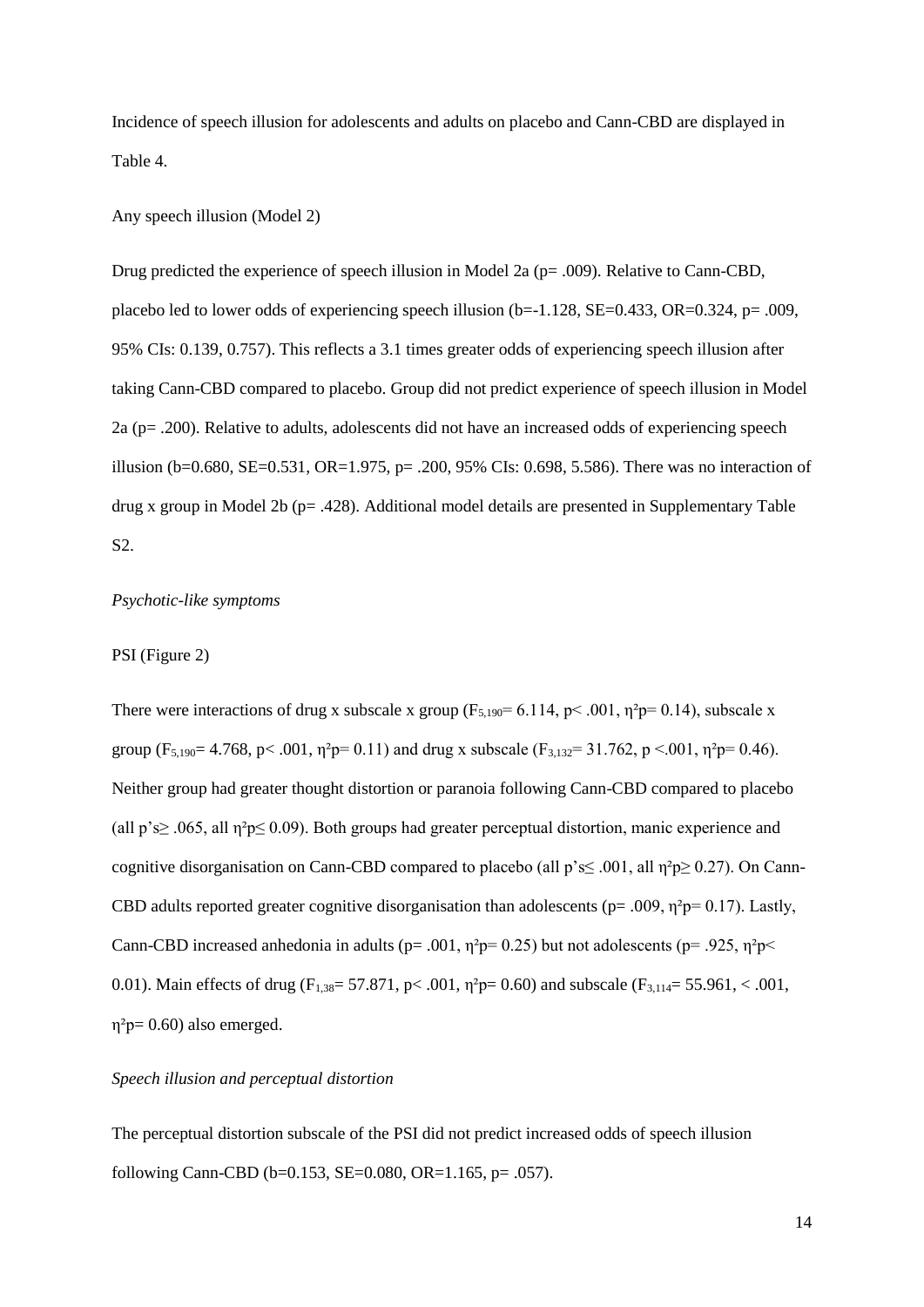## *Correlations*

Total and within-group correlations were conducted between variables showing baseline group differences (at  $p< 0.10$ ; Table 3) and cannabis session variables for outcomes showing group differences: PSI total score, PSI cognitive disorganisation, and PSI anhedonia. No correlations were found, and as such baseline variables were not entered into models.

## **Discussion**

Here we present two studies investigating whether inhaled cannabis can produce acute psychotic-like symptoms and speech illusion, in healthy individuals who use cannabis. As predicted, both studies demonstrated increased self-rated psychotic-like symptoms following cannabis administration relative to placebo. Our first study found no significant effect of cannabis on incidence of speech illusion, while our second study found that the odds of speech illusion was three times higher after consuming cannabis relative to placebo. Notably, odds ratios were similar across both studies for the comparison between placebo and Cann-CBD, increasing confidence in a true effect of cannabis on speech illusion. Contrary to our additional hypotheses however, in the first study we found no evidence to suggest that concurrent CBD administration mitigated the impact of cannabis nor in the second study that adolescents show heightened acute effects of cannabis.

# CBD and psychotic-like symptoms

In study 1, both Cann-CBD and Cann+CBD increased self-rated psychotic-like symptoms relative to placebo, but no differences between Cann-CBD and Cann+CBD were found. Additionally, no differences in likelihood of speech illusion between placebo, Cann-CBD and Cann+CBD were found. Together with findings from a previous naturalistic study of users smoking their own cannabis (Morgan et al., 2010) and a previous controlled study comparing THC inhaled alone with THC inhaled with CBD (Morgan et al., 2018), these findings suggest that CBD may not protect against acute psychotic-like effects of cannabis.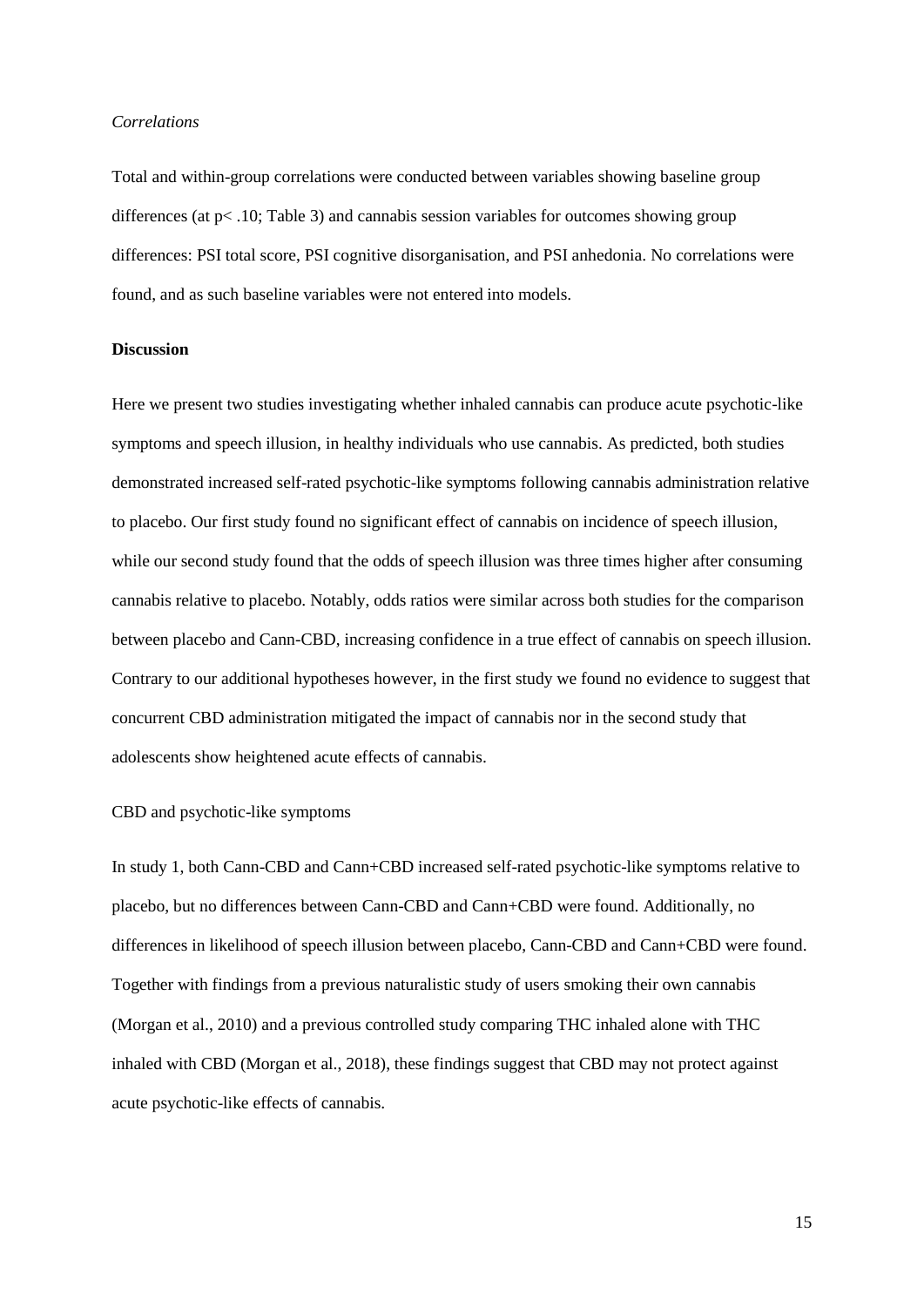This conclusion is in contrast to previous work suggesting anti-psychotic properties of CBD in cannabis users. Englund et al (2013) found CBD reduced clinically-significant psychotic-like effects when administered orally prior to an IV dose of THC. Importantly however, Englund et al (2013) administered a considerably larger CBD dose (600mg, orally) than the present studies (approximately 10mg, inhaled). Given different routes of administration, dosages are not directly comparable, however it seems likely that Englund et al (2013) will have achieved greater overall absorption of CBD and this may explain our contrasting findings. Future work should compare effects at different dosages and routes of administration, collecting plasma samples to assess drug absorption.

## Adolescence and psychotic-like symptoms

In study 2, Cann-CBD increased self-rated psychotic-like symptoms and the incidence of speech illusion, relative to placebo. However, we found no difference between the age groups for the effect of Cann-CBD on speech illusion, but, as also previously reported in Mokrysz et al. (2016), we found that adults experienced heightened effects on cognitive disorganisation and anhedonia. Contrary to predictions, therefore, we found increased vulnerability to acute psychotic-like effects of cannabis in adults rather than adolescents.

Whether heightened psychotic-like effects of cannabis in the adolescents are causally related to their age is difficult to determine, and alternative explanations must be considered. Firstly, the adolescents on average received a lower dose of cannabis than the adults, since the dose was weight-adjusted and the adolescents on average had a lower body weight than the adults. It therefore is possible that blunted adolescent effects could be related to lower dosage. Though, notably we found no correlations between administered cannabis weight and psychotic-like symptoms from cannabis.

Secondly, there were baseline differences in cannabis use between the adolescents and adults, including that the adolescents reported more frequent current cannabis use (10 versus 6 days per month). Past work has demonstrated blunted psychotic-like effects of THC in frequent relative to infrequent cannabis users (D'Souza et al., 2008). Blunted psychotic-like effects in the adolescents may therefore result from their heavier recent use, conferring greater tolerance to these effects. Importantly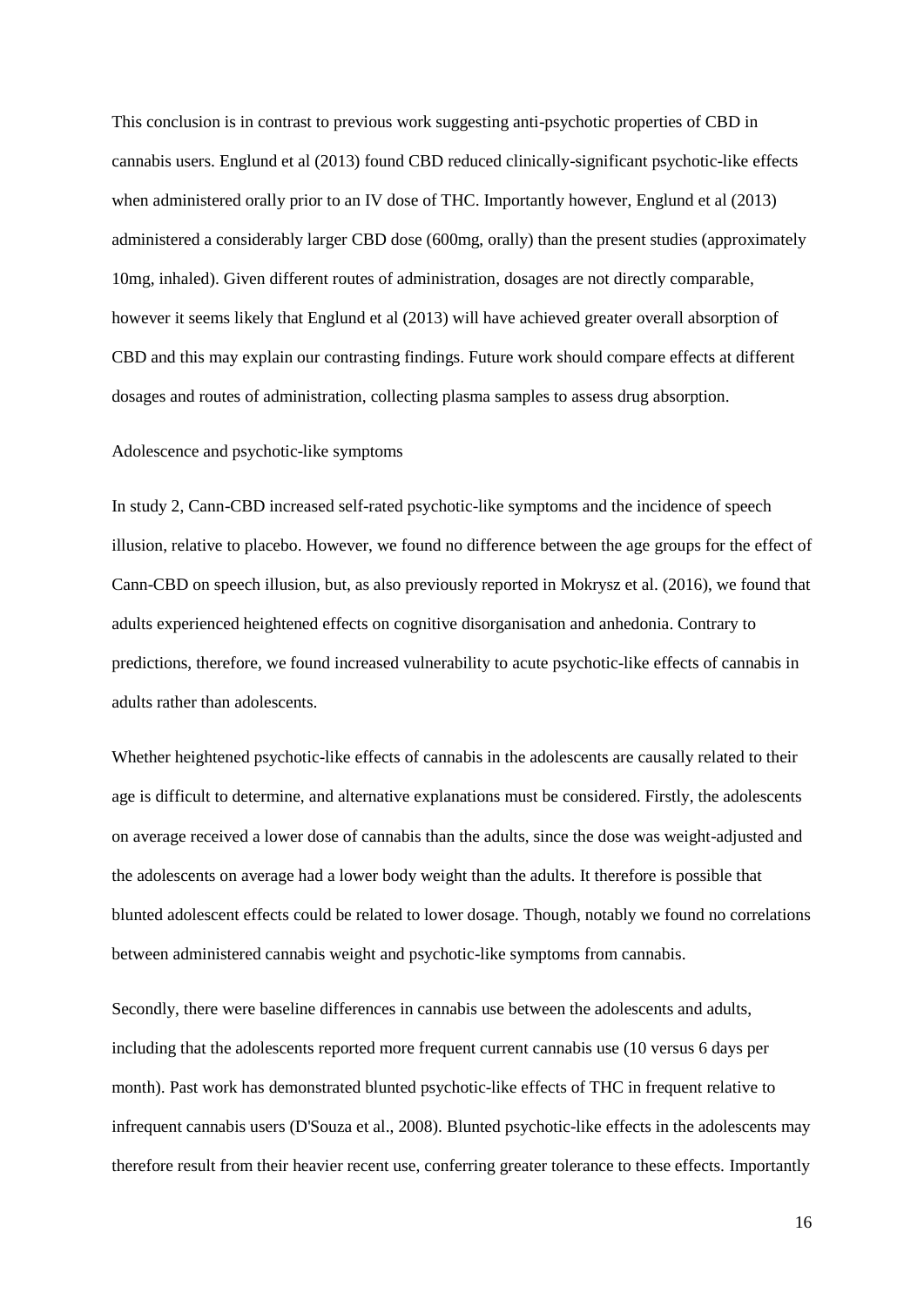however, there were no correlations between psychotic-like symptoms after consuming cannabis and any cannabis use indicators, including frequency of use. Alternatively, blunted psychotic-effects in the adolescents may instead reflect some innate resilience to these effects, due to underlying differences between the groups. Studies tracking acute effects of cannabis in the same individuals longitudinally would be beneficial to address this issue.

## Strengths and limitations

Both studies have clear strengths in their use of randomised, placebo-controlled designs, administering known doses under laboratory conditions and via inhalation- an ecologically valid method of administration. Utilising the task-based measure of speech illusion allows a more objective assessment of psychotic-like effects of cannabis than previous studies reliant on self-rated questionnaires, though notably experiencing speech illusion after consuming cannabis was not associated with self-rated perceptual distortion in either study. The studies also had also some limitations. Study 1 had a small sample size, which may account for different speech illusion results between studies. Study 2 included only males. The decision to include only one sex was based on evidence of sex differences in the timing of adolescent brain development, and evidence of higher prevalence of both cannabis use and psychotic disorder in males (Ochoa, Usall, Cobo, Labad, & Kulkarni, 2012). Future work must also focus on psychotic-like effects in females, given recent evidence of sex differences in acute physiological and subjective effects of cannabis (Crocker & Tibbo, 2018).

Finally, to reduce the risk of adverse events from drug administration, we excluded those with a personal or family history of psychosis. Psychotic-like effects of cannabis may be heightened in patients with psychotic disorder (D'Souza et al., 2005) so our results may underestimate effects in individuals with these risk factors. Relatedly, in both studies we recruited current cannabis users, rather than drug-naïve or ex-user populations, as we were specifically interested in effects and moderators in this ecologically relevant population. Given past evidence of blunted psychotic-like

17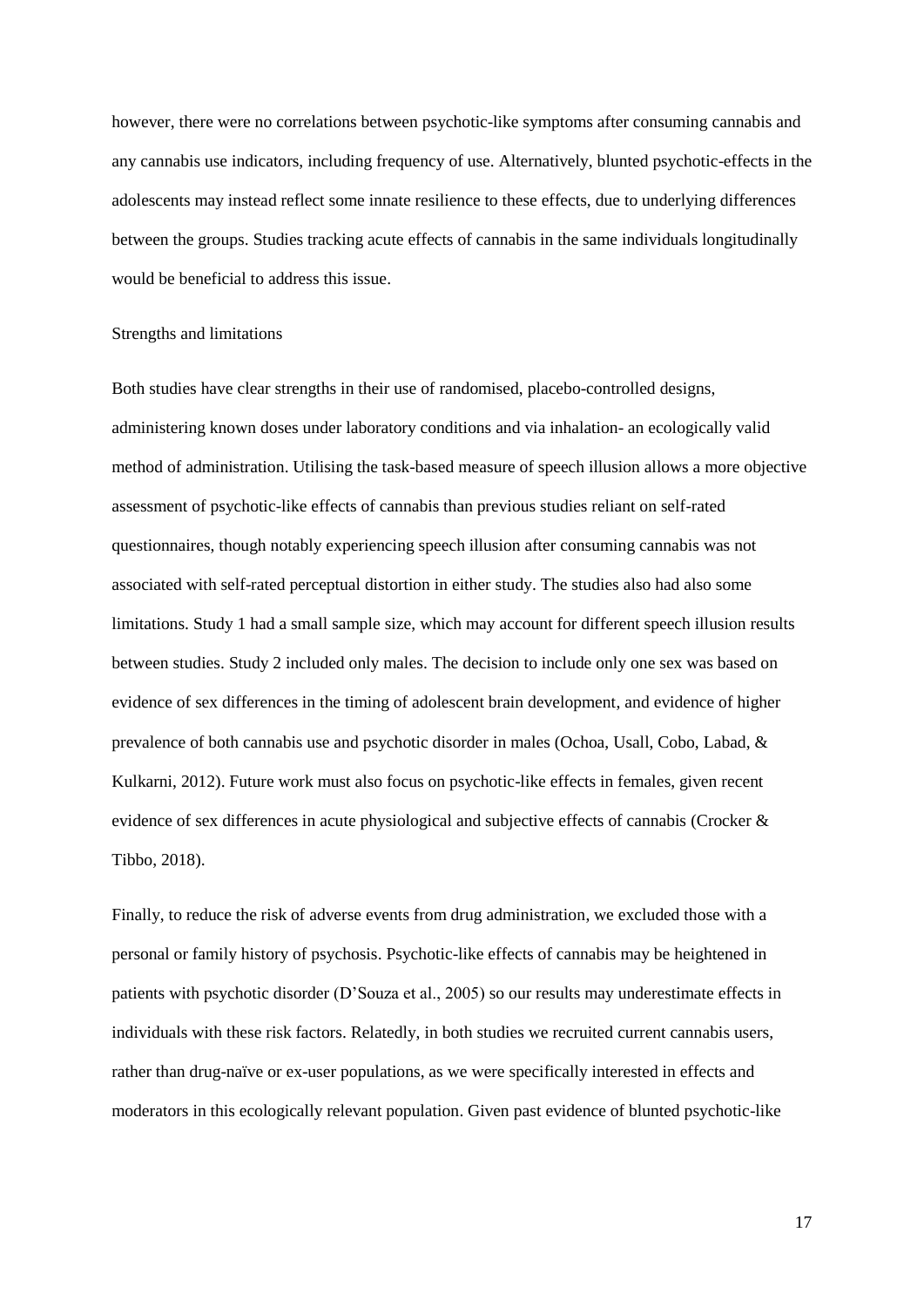effects in frequent cannabis users (D'Souza et al., 2008), our results may underestimate effects in nonuser populations.

## Implications and conclusions

It has been suggested that increasing the amount of CBD present in cannabis may reduce potential harms associated with use of the drug (Englund, Freeman, Murray, & McGuire, 2017). However, results here, do not appear to support the effectiveness of such a strategy in reducing acute psychoticlike effects of cannabis. Given opportunities for evidence-based regulation of cannabis products presented by global trends for cannabis legalisation, there is an urgent demand for well-powered studies using ecologically valid drug administration and a range of CBD doses to better understand the mixed findings to date.

In summary, we demonstrated that inhalation of cannabis can induce speech illusion in healthy individuals who use cannabis, though with contrasting findings across the two studies. We found no evidence that CBD reduces acute psychotic-like effects of cannabis. We also found no evidence that adolescents are more vulnerable to acute psychotic-like effects of cannabis. Indeed, no age group differences were apparent for incidence of speech illusion, while adults reported heightened cognitive disorganisation and anhedonia effects of cannabis. Though, whether these findings are causally related to age cannot be determined. In conclusion, CBD did not blunt and adolescence did not heighten acute psychotic-like effects of cannabis.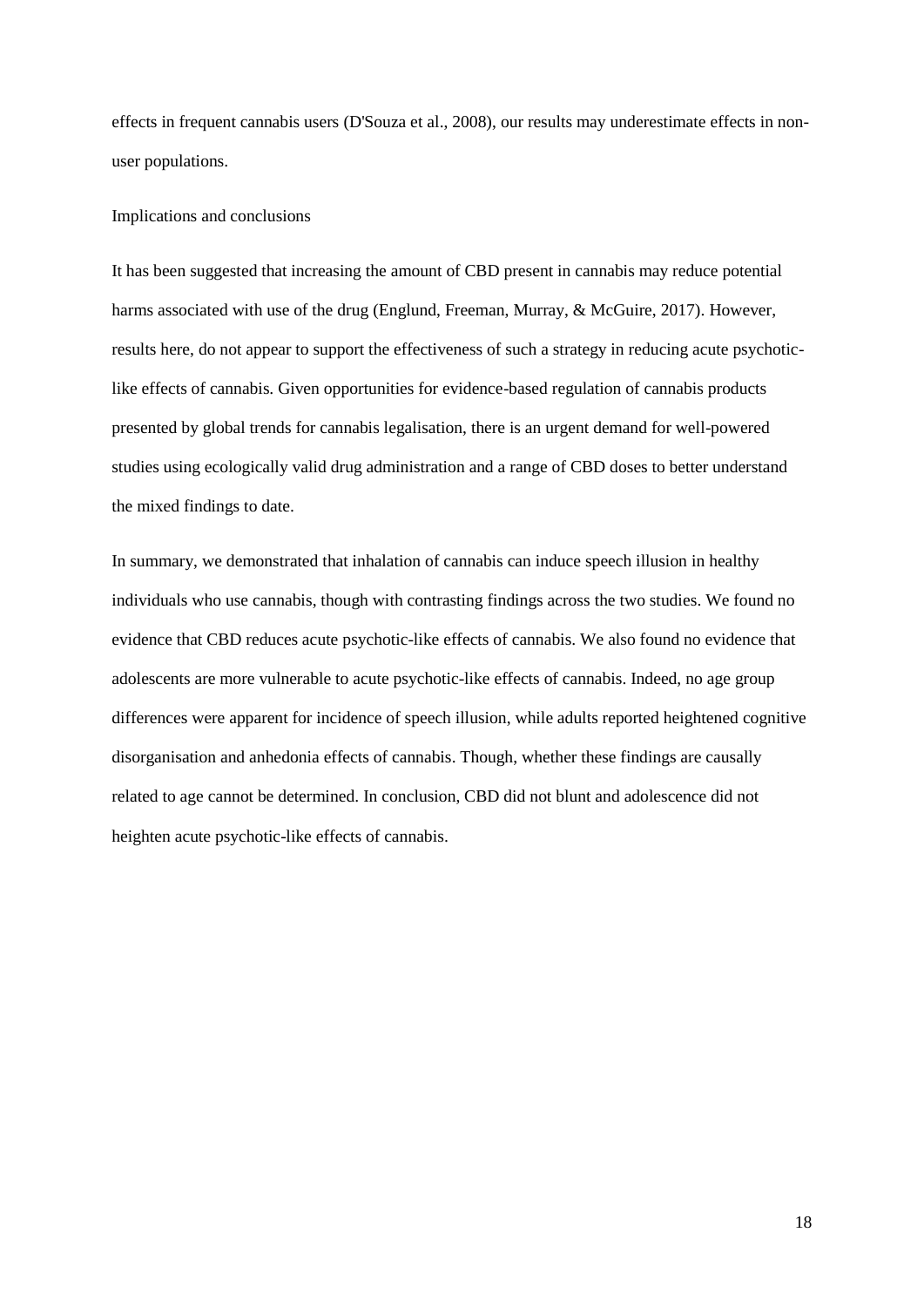**Table 1.** *Demographic and baseline variables for Study 1 participants; values reflect median (interquartile range, IQR) unless otherwise stated.*

| <b>Demographics</b>                              | <b>Median (IQR)</b> |
|--------------------------------------------------|---------------------|
| Female; % (n)                                    | 52.94(9)            |
| Age (years)                                      | 24.00 (4.50)        |
| <b>Baseline questionnaires</b>                   |                     |
| Beck Anxiety Inventory ( $n=15$ )                | 3.00(4.00)          |
| Beck Depression Inventory ( $n=15$ )             | 2.00(6.00)          |
| Schizotypal Personality Questionnaire $(n=16)$   | 16.00(10.75)        |
| <b>Cannabis use</b>                              |                     |
| Last used cannabis (days; $n=16$ )               | 3.00 (11.00)        |
| Duration of cannabis use (years; $n=16$ )        | 7.50(5.50)          |
| Cannabis use frequency (days per month; $n=16$ ) | 8.50(9.50)          |
| Positive THC urine at occasion 1; $\%$ (n)       | 52.94 (9)           |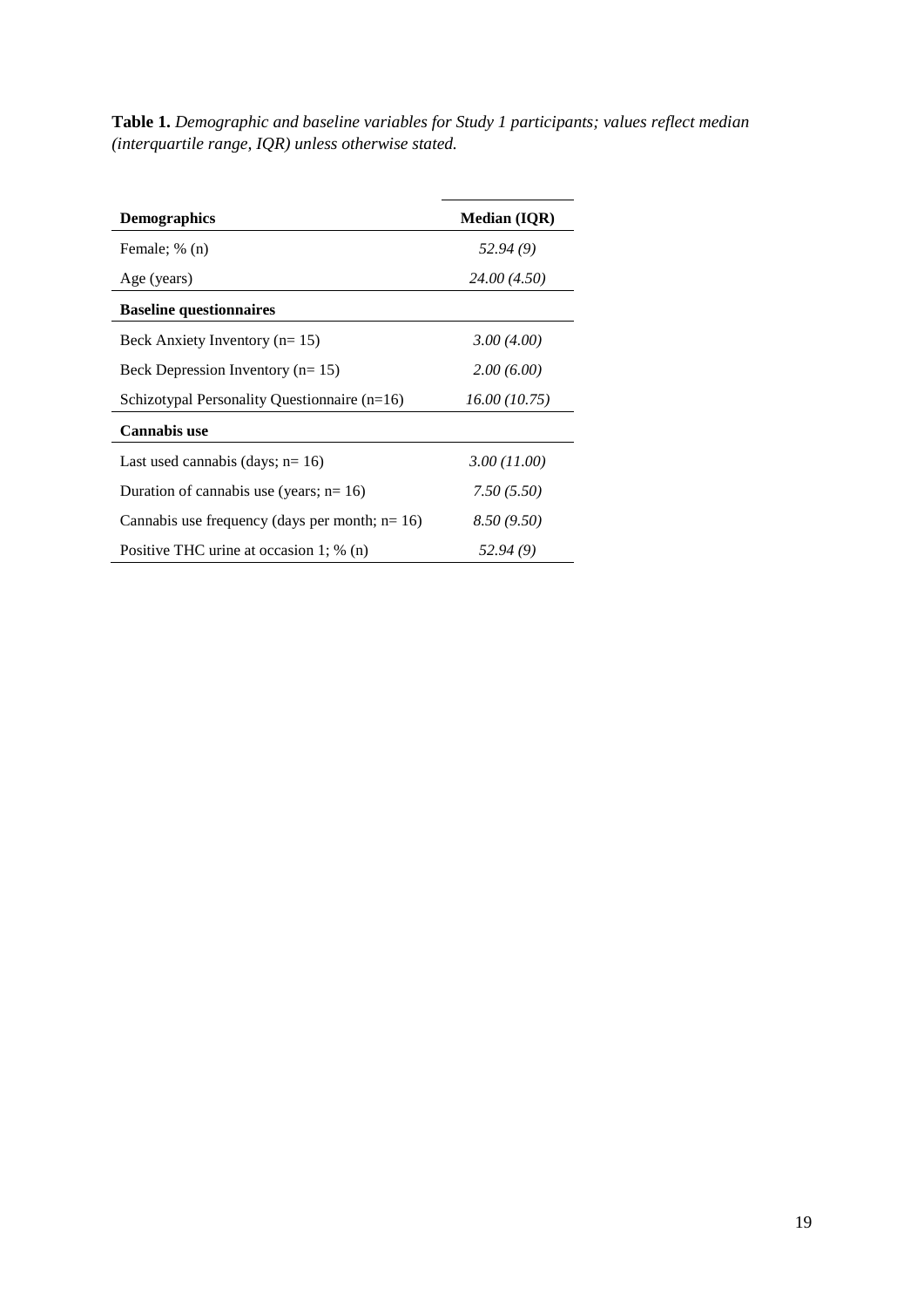|                                 | <b>Placebo</b><br>$(n=16)$ | <b>Cann-CBD</b><br>$(n=17)$ | $Cam+CBD$<br>$(n=17)$ |
|---------------------------------|----------------------------|-----------------------------|-----------------------|
| <b>Positive speech illusion</b> | 0.0(0)                     | 5.9(1)                      | 5.9(1)                |
| <b>Negative speech illusion</b> | 0.0(0)                     | 11.8(2)                     | 17.6(3)               |
| <b>Neutral speech illusion</b>  | 37.5(6)                    | 52.9(9)                     | 41.2(7)               |
| Any speech illusion             | 37.5 (6)                   | 58.8 (10)                   | 47.1 (8)              |

**Table 2.** *Study 1 incidence % (n) of speech illusion on placebo, Cann-CBD and Cann+CBD. Due to technical error, one participant's data was missing for placebo.*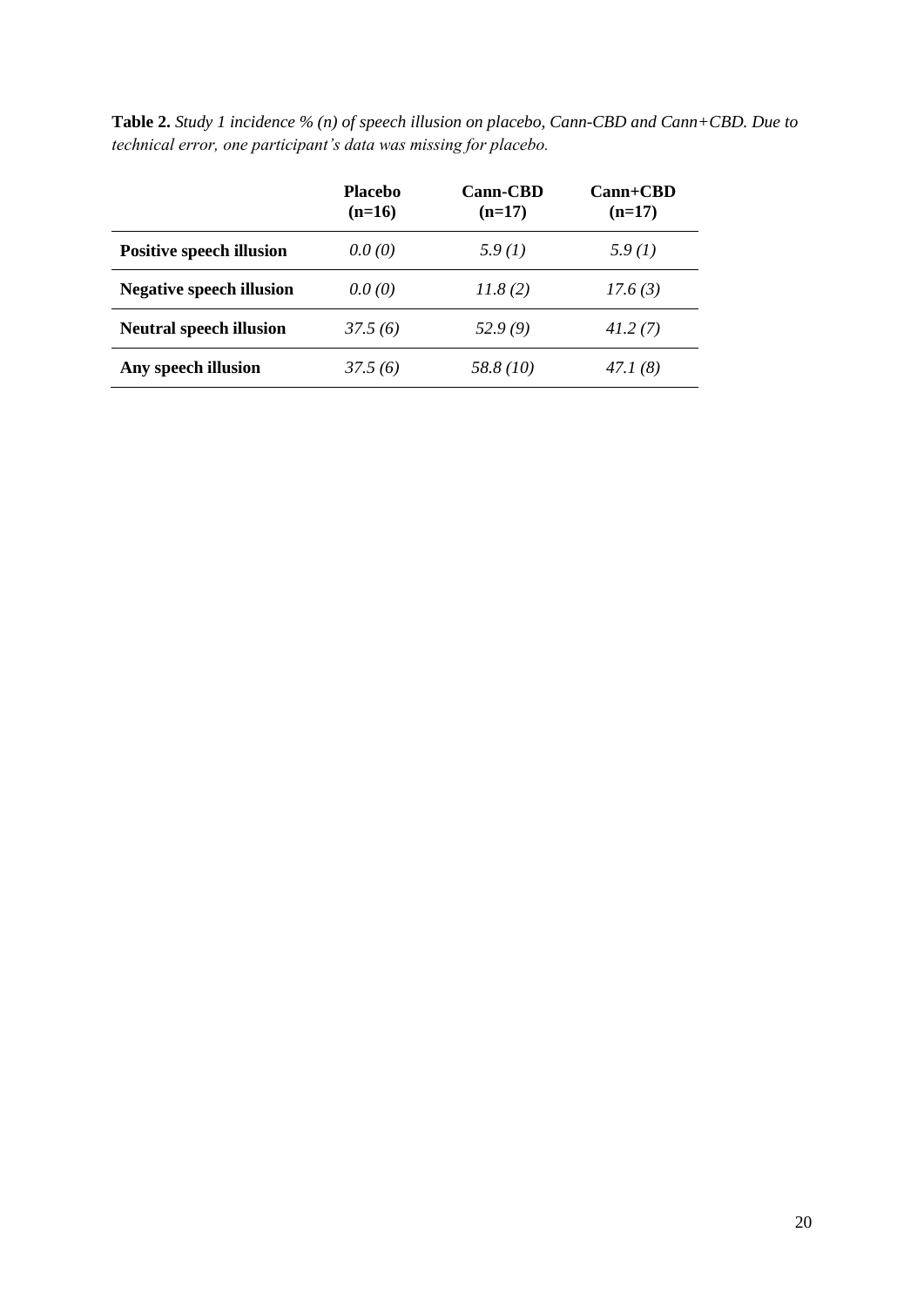**Table 3.** *Demographic and baseline variables for Study 2 adolescents and adults; values reflect median (interquartile range, IQR) unless otherwise stated; p-values reflect Mann-Whitney U-test comparing median, or chi-squared comparing frequency (as appropriate), by age group.*

| <b>Median (IQR)</b>                                  |                    |               |                               |         |
|------------------------------------------------------|--------------------|---------------|-------------------------------|---------|
| <b>Demographics</b>                                  | <b>Adolescents</b> | <b>Adults</b> | <b>Test statistic</b>         | p-value |
| Female; % (n)                                        | 0.00(0)            | 0.00(0)       | n/a                           | n/a     |
| Age (years)                                          | 17.13(0.71)        | 25.33(1.13)   | $U = 400,000$                 | 0.001   |
| Body weight (kg)                                     | 64.60 (16.03)      | 72.55 (9.80)  | $U = 296,000$                 | .009    |
| Cannabis weight (mg)                                 | 58.60 (12.73)      | 64.00(9.35)   | $U = 299.500$                 | .006    |
| <b>Baseline questionnaires</b>                       |                    |               |                               |         |
| <b>Beck Anxiety Inventory</b>                        | 3.50(4.75)         | 4.50(5.00)    | $U = 234.500$                 | .355    |
| <b>Beck Depression Inventory</b>                     | 5.00(7.50)         | 3.50(4.75)    | $U = 152,000$                 | .201    |
| Schizotypal Personality<br>Questionnaire             | 18.00 (12.75)      | 13.00 (18.50) | $U = 145,000$                 | .142    |
| <b>Cannabis use</b>                                  |                    |               |                               |         |
| Last used cannabis (days)                            | 2.50(2.00)         | 3.00(1.75)    | $U = 259.500$                 | .108    |
| Duration of cannabis use.<br>(years)                 | 2.00(1.38)         | 8.00(4.50)    | $U = 378.500$                 | 0.001   |
| Cannabis use frequency<br>(days per month)           | 10.00(4.38)        | 6.00(7.50)    | $U = 121,000$                 | .033    |
| Positive THC urine at<br>baseline $(n=37)$ ; % $(n)$ | 83.33(15)          | 63.16(12)     | $\chi^2$ <sub>1</sub> = 1.908 | .167    |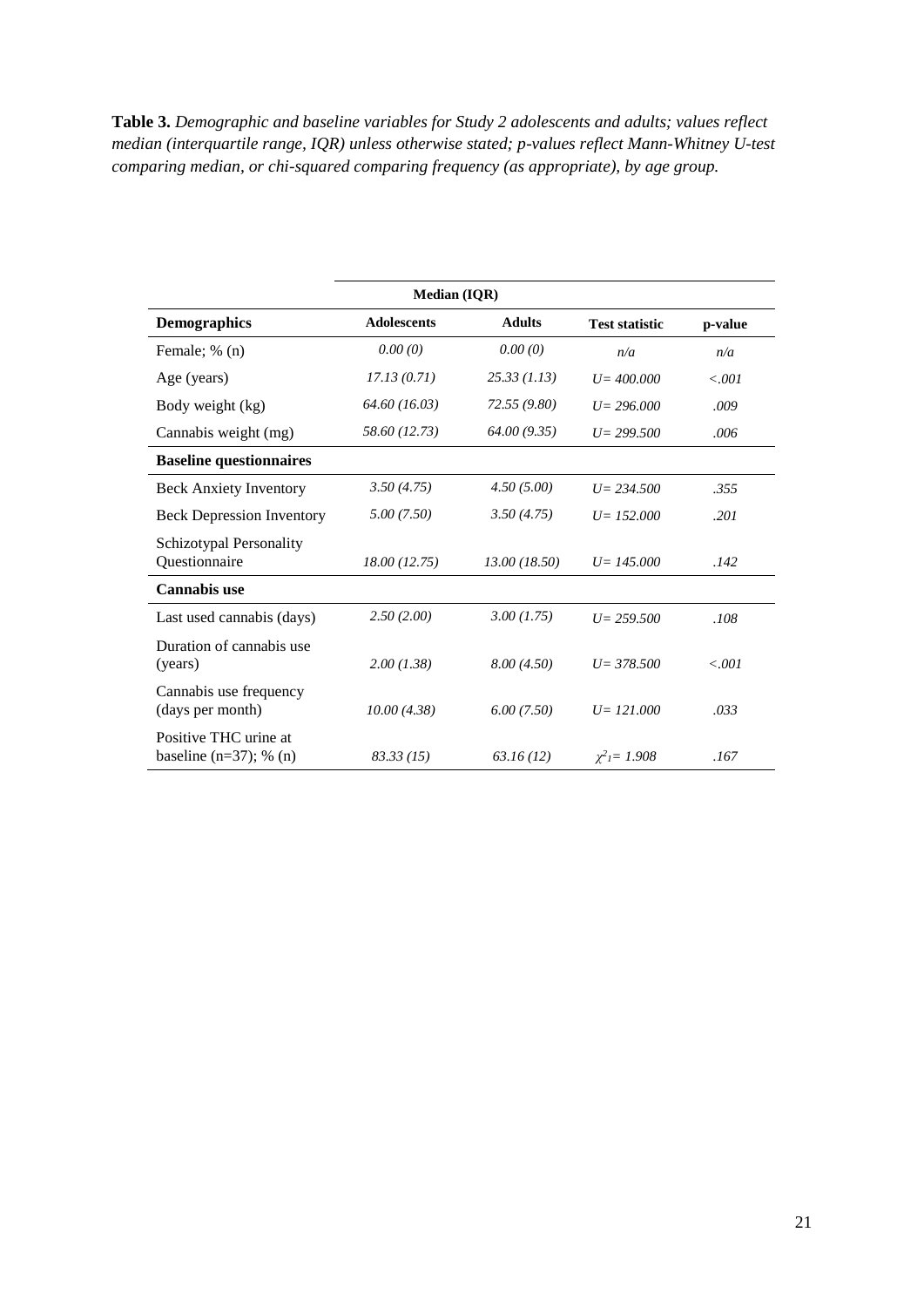|         | <b>Table 4.</b> Study 2 incidence $\%$ (n) of speech illusion on placebo and Cann-CBD, for adolescents and |  |  |
|---------|------------------------------------------------------------------------------------------------------------|--|--|
| adults. |                                                                                                            |  |  |

|                                 | <b>Adolescent</b><br>$(n=20)$ |                 | <b>Adult</b><br>$(n=20)$ |                 |
|---------------------------------|-------------------------------|-----------------|--------------------------|-----------------|
|                                 | <b>Placebo</b>                | <b>Cann-CBD</b> | <b>Placebo</b>           | <b>Cann-CBD</b> |
| <b>Positive speech illusion</b> | 0.0(0)                        | 10.0(2)         | 0.0(0)                   | 20.0(4)         |
| <b>Negative speech illusion</b> | 0.0(0)                        | 15.0(3)         | 0.0(0)                   | 20.0(4)         |
| <b>Neutral speech illusion</b>  | 35.0(7)                       | 40.0(8)         | 15.0(3)                  | 40.0(8)         |
| Any speech illusion             | 35.0(7)                       | 55.0 (11)       | 15.0(3)                  | 45.0(9)         |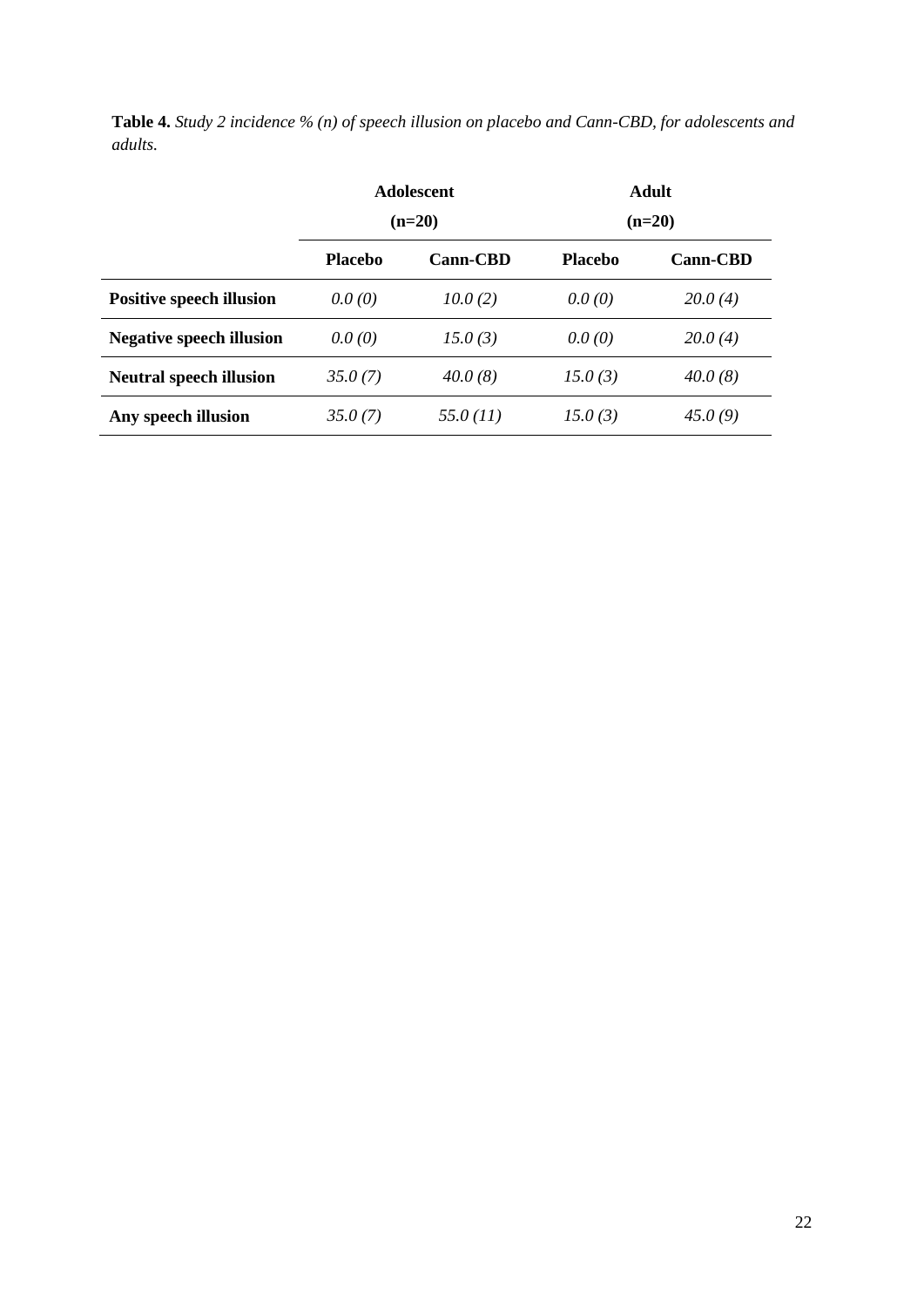

**Figure 1.** *Study 1 mean (SE) values for total ratings of each subscale of the Psychotomimetic States Inventory (PSI), on placebo, Cann-CBD, and Cann+CBD; \* p< .05; \*\* p< .01*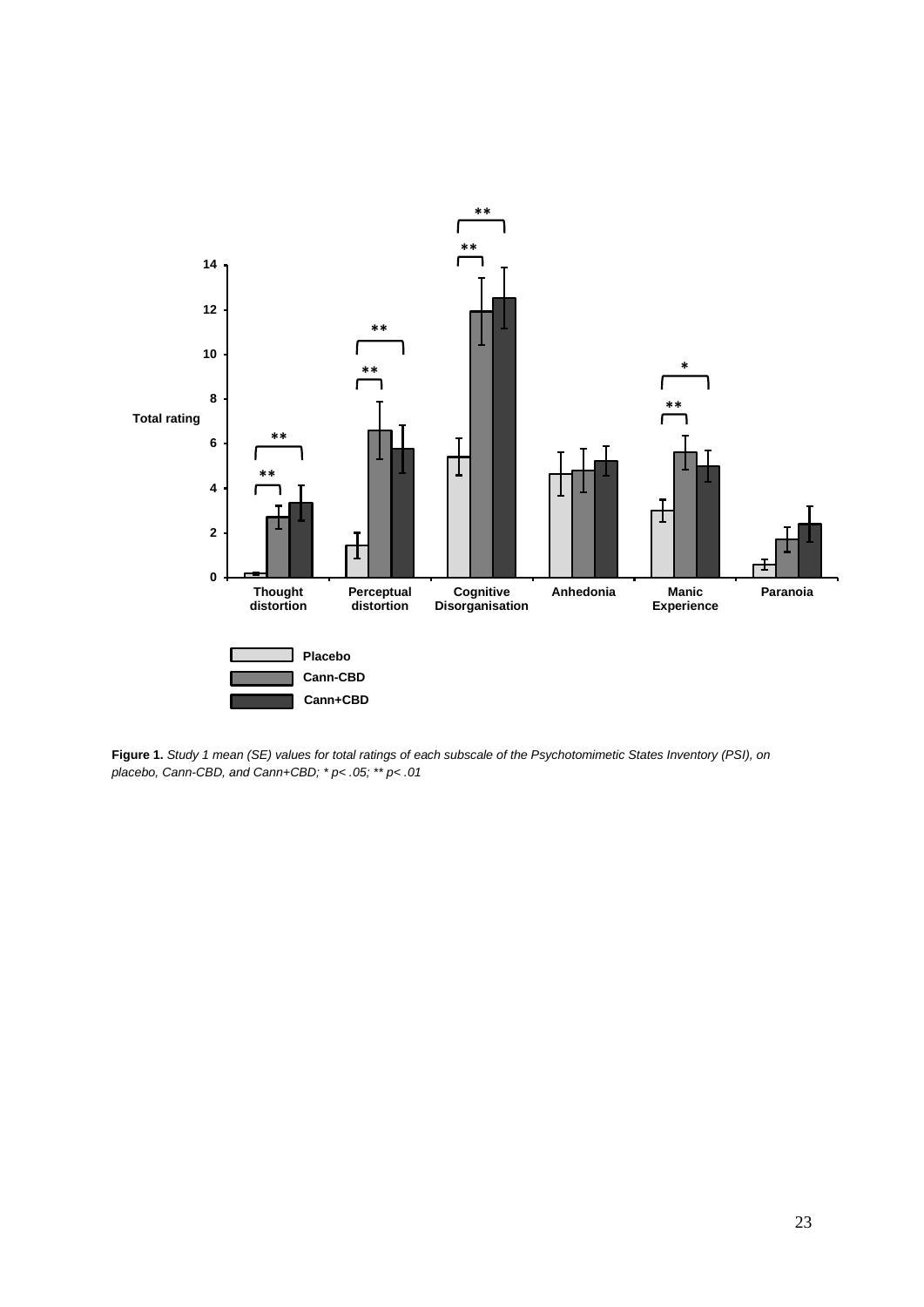

**Figure 2.** *Study 2 mean (SE) values for total ratings of each subscale of the Psychotomimetic Symptoms Inventory (PSI), for adolescents and adults on placebo and Cann-CBD; \*\* p< .001*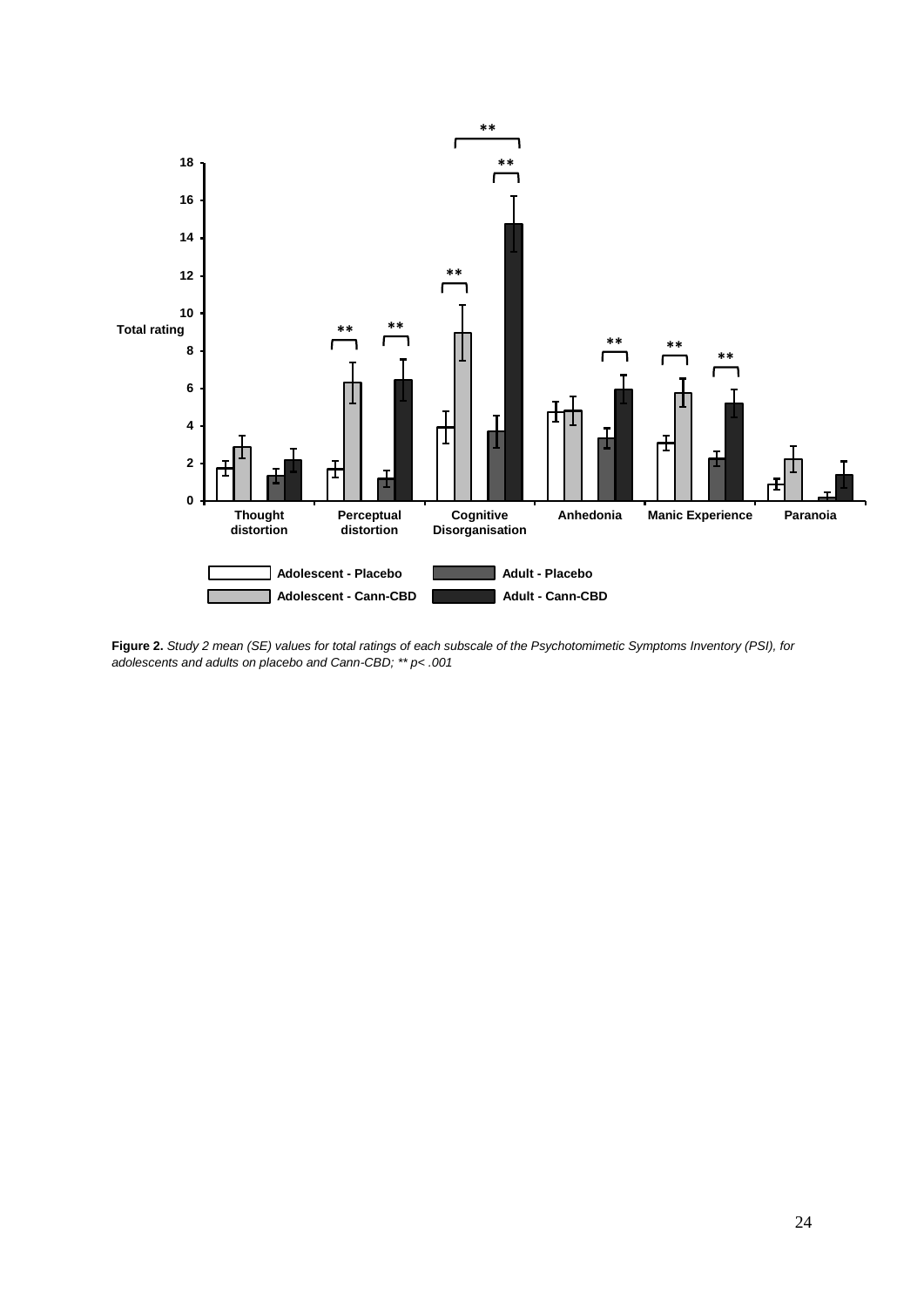## **References**

- Acheson, S. K., Moore, N. L., Kuhn, C. M., Wilson, W. A., & Swartzwelder, H. S. (2011). The synthetic cannabinoid WIN 55212-2 differentially modulates thigmotaxis but not spatial learning in adolescent and adult animals. *Neuroscience Letters, 487*(3), 411-414.
- Arseneault, L., Cannon, M., Poulton, R., Murray, R. M., Caspi, A., & Moffitt, T. E. (2002). Cannabis use in adolescence and risk for adult psychosis: longitudinal prospective study. *BMJ, 325*(7374), 1212-1213.
- Beck, A. T., Epstein, N., Brown, G., & Steer, R. A. (1988). An inventory for measuring clinical anxiety: psychometric properties. *Journal of Consulting and Clinical Psychology, 56*(6), 893.
- Beck, A. T., Steer, R. A., & Brown, G. K. (1996). Beck depression inventory-II. *San Antonio, TX: Psychological Corporation*, b9.
- Bossong, M. G., van Berckel, B. N., Boellaard, R., Zuurman, L., Schuit, R. C., Windhorst, A. D., . . . Kahn, R. S. (2009). Δ9-tetrahydrocannabinol induces dopamine release in the human striatum. *Neuropsychopharmacology, 34*(3), 759-766.
- Catalan, A., Simons, C. J., Bustamante, S., Drukker, M., Madrazo, A., de Artaza, M. G., . . . Gonzalez-Torres, M. A. (2014). Novel evidence that attributing affectively salient signal to random noise is associated with psychosis. *PloS One, 9*(7), e102520.
- Cha, Y. M., Jones, K. H., Kuhn, C. M., Wilson, W. A., & Swartzwelder, H. S. (2007). Sex differences in the effects of Δ9-tetrahydrocannabinol on spatial learning in adolescent and adult rats. *Behavioural Pharmacology, 18*(5-6), 563-569.
- Cha, Y. M., White, A. M., Kuhn, C. M., Wilson, W. A., & Swartzwelder, H. (2006). Differential effects of delta 9-THC on learning in adolescent and adult rats. *Pharmacology Biochemistry and Behavior, 83*(3), 448-455.
- Crocker, C. E., & Tibbo, P. G. (2018). The interaction of gender and cannabis in early phase psychosis. *Schizophrenia research, 194*, 18-25.
- D'Souza, D. C., Perry, E., MacDougall, L., Ammerman, Y., Cooper, T., Wu, Y.-t., . . . Krystal, J. H. (2004). The psychotomimetic effects of intravenous delta-9-tetrahydrocannabinol in healthy individuals: implications for psychosis. *Neuropsychopharmacology, 29*(8), 1558-1572.
- D'Souza, D. C., Ranganathan, M., Braley, G., Gueorguieva, R., Zimolo, Z., Cooper, T., . . . Krystal, J. (2008). Blunted psychotomimetic and amnestic effects of Δ-9-tetrahydrocannabinol in frequent users of cannabis. *Neuropsychopharmacology, 33*(10), 2505-2516.
- D'Souza, D. C., Abi-Saab, W. M., Madonick, S., Forselius-Bielen, K., Doersch, A., Braley, G., . . . Krystal, J. H. (2005). Delta-9-tetrahydrocannabinol effects in schizophrenia: implications for cognition, psychosis, and addiction. *Biological Psychiatry, 57*(6), 594-608.
- Englund, A., Freeman, T. P., Murray, R. M., & McGuire, P. (2017). Can we make cannabis safer? *The Lancet Psychiatry, 4*(8), 643-648.
- Englund, A., Morrison, P. D., Nottage, J., Hague, D., Kane, F., Bonaccorso, S., . . . Holt, D. (2013). Cannabidiol inhibits THC-elicited paranoid symptoms and hippocampal-dependent memory impairment. *Journal of Psychopharmacology, 27*(1), 19-27.
- Fox, K. M., Sterling, R. C., & Van Bockstaele, E. J. (2009). Cannabinoids and novelty investigation: Influence of age and duration of exposure. *Behavioural Brain Research, 196*(2), 248-253.
- Freeman, A. M., Petrilli, K., Lees, R., Hindocha, C., Mokrysz, C., Curran, H. V., . . . Freeman, T. P. (2019). How does cannabidiol (CBD) influence the acute effects of delta-9 tetrahydrocannabinol (THC) in humans? A systematic review. *Neuroscience and Biobehavioral Reviews*.
- Freeman, T. P., Morgan, C. J., Hindocha, C., Schafer, G., Das, R. K., & Curran, H. V. (2014). Just say 'know': how do cannabinoid concentrations influence users' estimates of cannabis potency and the amount they roll in joints? *Addiction*.
- Freeman, T. P., Pope, R. A., Wall, M. B., Bisby, J. A., Luijten, M., Hindocha, C., . . . Bloomfield, M. A. (2017). Cannabis dampens the effects of music in brain regions sensitive to reward and emotion. *International Journal of Neuropsychopharmacology, 21*(1), 21-32.
- Galdos, M., Simons, C., Fernandez-Rivas, A., Wichers, M., Peralta, C., Lataster, T., . . . Gonzalez-Torres, M. A. (2011). Affectively salient meaning in random noise: a task sensitive to psychosis liability. *Schizophrenia Bulletin, 37*(6), 1179-1186.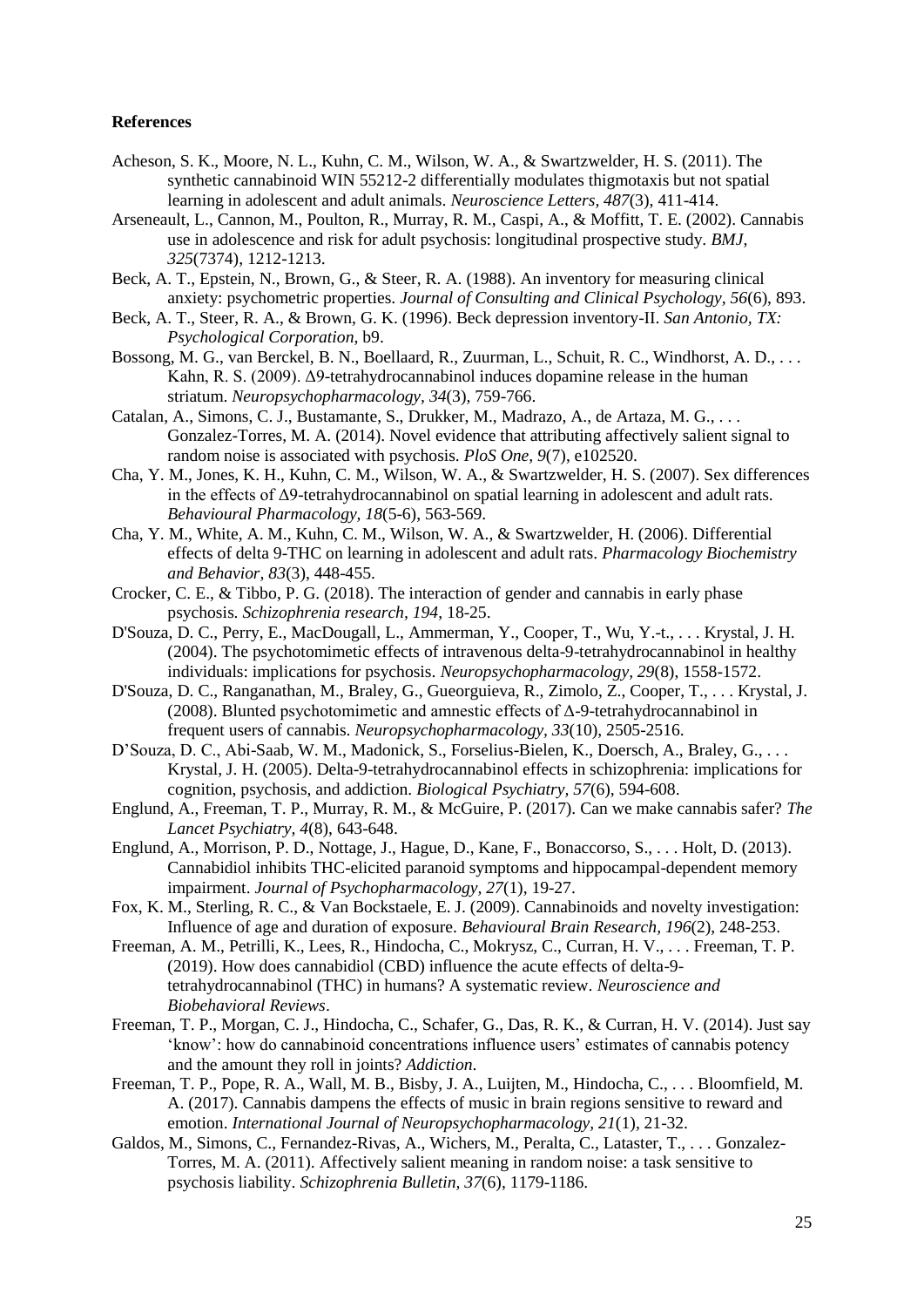Hardwick, S., & King, L. A. (2008). Home Office cannabis potency study 2008.

- Hindocha, C., Freeman, T. P., Schafer, G., Gardener, C., Das, R. K., Morgan, C. J., & Curran, H. V. (2015). Acute effects of delta-9-tetrahydrocannabinol, cannabidiol and their combination on facial emotion recognition: A randomised, double-blind, placebo-controlled study in cannabis users. *European Neuropsychopharmacology, 25*(3), 325-334. doi:10.1016/j.euroneuro.2014.11.014
- Konings, M., Henquet, C., Maharajh, H., Hutchinson, G., & Van Os, J. (2008). Early exposure to cannabis and risk for psychosis in young adolescents in Trinidad. *Acta Psychiatrica Scandinavica, 118*(3), 209-213.
- Lawn, W., Freeman, T. P., Pope, R. A., Joye, A., Harvey, L., Hindocha, C., . . . Curran, H. V. (2016). Acute and chronic effects of cannabinoids on effort-related decision-making and reward learning: an evaluation of the cannabis 'amotivational' hypotheses. *Psychopharmacology*, 1- 16. doi:10.1007/s00213-016-4383-x
- Leweke, F. M., Schneider, U., Radwan, M., Schmidt, E., & Emrich, H. M. (2000). Different effects of nabilone and cannabidiol on binocular depth inversion in man. *Pharmacology Biochemistry and Behavior, 66*(1), 175-181.
- Leweke, F. M., Schneider, U., Thies, M., Münte, T. F., & Emrich, H. M. (1999). Effects of synthetic Δ9-tetrahydrocannabinol on binocular depth inversion of natural and artificial objects in man. *Psychopharmacology, 142*(3), 230-235.
- Mason, O. J., Morgan, C. J., Stefanovic, A., & Curran, H. V. (2008). The psychotomimetic states inventory (PSI): measuring psychotic-type experiences from ketamine and cannabis. *Schizophrenia research, 103*(1), 138-142.
- Mokrysz, C., Freeman, T., Korkki, S., Griffiths, K., & Curran, H. (2016). Are adolescents more vulnerable to the harmful effects of cannabis than adults? A placebo-controlled study in human males. *Translational psychiatry, 6*(11), e961.
- Morgan, C. J., & Curran, H. V. (2008). Effects of cannabidiol on schizophrenia-like symptoms in people who use cannabis. *The British Journal of Psychiatry, 192*(4), 306-307.
- Morgan, C. J., Freeman, T. P., Hindocha, C., Schafer, G., Gardner, C., & Curran, H. V. (2018). Individual and combined effects of acute delta-9-tetrahydrocannabinol and cannabidiol on psychotomimetic symptoms and memory function. *Translational psychiatry, 8*(1), 181.
- Morgan, C. J., Gardener, C., Schafer, G., Swan, S., Demarchi, C., Freeman, T., . . . Tan, N. (2012). Sub-chronic impact of cannabinoids in street cannabis on cognition, psychotic-like symptoms and psychological well-being. *Psychological medicine, 42*(02), 391-400.
- Morgan, C. J., Schafer, G., Freeman, T. P., & Curran, H. V. (2010). Impact of cannabidiol on the acute memory and psychotomimetic effects of smoked cannabis: naturalistic study. *The British Journal of Psychiatry, 197*(4), 285-290.
- Morrison, P., Zois, V., McKeown, D., Lee, T., Holt, D., Powell, J., . . . Murray, R. (2009). The acute effects of synthetic intravenous Δ 9-tetrahydrocannabinol on psychosis, mood and cognitive functioning. *Psychological medicine, 39*(10), 1607-1616.
- Ochoa, S., Usall, J., Cobo, J., Labad, X., & Kulkarni, J. (2012). Gender differences in schizophrenia and first-episode psychosis: a comprehensive literature review. *Schizophrenia research and treatment, 2012*.
- Raine, A. (1991). The SPQ: a scale for the assessment of schizotypal personality based on DSM-III-R criteria. *Schizophrenia Bulletin, 17*(4), 555.
- Rimvall, M., Clemmensen, L., Munkholm, A., Rask, C., Larsen, J., Skovgaard, A., . . . Jeppesen, P. (2016). Introducing the White Noise task in childhood: associations between speech illusions and psychosis vulnerability. *Psychological medicine*, 1-10.
- Rubino, T., & Parolaro, D. (2016). The impact of exposure to cannabinoids in adolescence: insights from animal models. *Biological Psychiatry, 79*(7), 578-585.
- Schepers, E., van Os, J., & Lousberg, R. (2019). White noise speech illusions in the general population: The association with psychosis expression and risk factors for psychosis. *PloS One, 14*(2), e0211914.
- Schmeider, U., Leweke, F., Sternemann, U., Emrich, H., & Weber, M. (1996). Visual 3D illusion: a systems-theoretical approach to psychosis. *European Archives of Psychiatry and Clinical Neuroscience, 246*(5), 256-260.